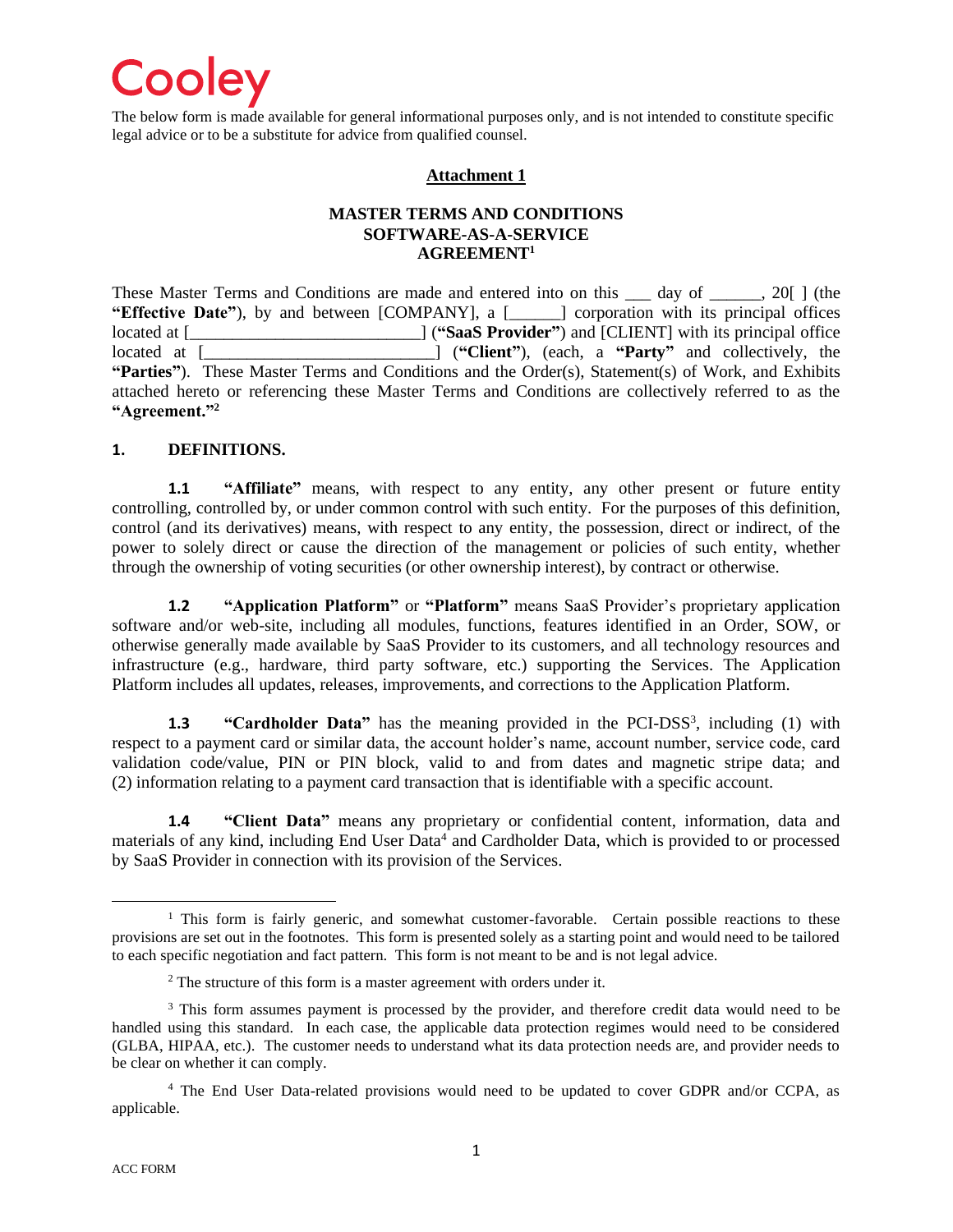The Information is made available for general informational purposes only, and is not intended to constitute specific legal advice or to be a substitute for advice from qualified counsel.

**1.5 "Confidential Information"** means any and all technical, business, client or proprietary information disclosed by one Party (the **"Disclosing Party"**) to the other Party (the **"Receiving Party"**), directly or indirectly, including, but not limited to, information regarding the Disclosing Party's business strategies and practices, methodologies, trade secrets, know-how, pricing, technology, software, product plans, services, relationships with any third party, client lists and information regarding the Disclosing Party's employees, clients, vendors, consultants and Affiliates regardless of whether such information is marked "confidential" or some other proprietary designation, but which by its nature is information that would reasonably be considered to be confidential information of the Disclosing Party. In the case of SaaS Provider, Confidential Information includes the Application Platform source code. In the case of Client, Confidential Information includes all Client Data and any information relating to Client's users.

**1.6 "Data Center"** means the secure facility(ies) in which the servers, computer equipment and ancillary hardware used to host and operate the Application Platform reside. The primary Data Center(s) is/are located in  $\lceil \cdot \cdot \cdot \rceil$  and the secondary Data Center(s) is/are located in  $\lceil \cdot \cdot \cdot \rceil$  as of the Effective Date, as each may be updated in accordance with this Agreement.<sup>5</sup>

**1.7 "Documentation"** means SaaS Provider's user guides and manuals relating to the Services and Application Platform, including on-line help, as updated and amended from time to time.

**1.8 "End User Data"** means all data and information collected from an end-user of Client or its Affiliates, including, without limitation, any personally identifiable information or Cardholder Data.

**1.9 "Implementation Services"** means the data migration, implementation, integration (e.g., APIs), enhancement, and development services described in an Order or SOW that SaaS Provider will complete to comply with the specifications and requirements set out in such Order or SOW.

**1.10 "include"** and **"including"** mean including without limitation.

**1.11 "Intellectual Property"** means all algorithms, application programming interfaces (APIs), apparatus, concepts, Confidential Information, data, databases and data collections, deliverables, designs, diagrams, documentation, drawings, flow charts, formulae, ideas and inventions (whether or not patentable or reduced to practice), know-how, materials, marketing and development plans, marks (including brand names, product names, logos and slogans), methods, models, procedures, processes, schematics, software code (in any form including source code and executable or object code), specifications, subroutines, techniques, tools, uniform resource identifiers, user interfaces, works of authorship, and other forms of technology.

**1.12 "Intellectual Property Rights"** means all past, present, and future rights of the following types, which may exist or be created under the laws of any jurisdiction in the world: (a) rights associated with works of authorship, including exclusive exploitation rights, copyrights, moral rights, and mask work rights; (b) trademark and trade name rights and similar rights; (c) trade secret rights; (d) patent and industrial property rights; (e) other proprietary rights in Intellectual Property of every kind and nature; and (f) rights in or relating to registrations, renewals, extensions, combinations, divisions, and reissues of, and applications for, any of the rights referred to in clauses (a) through (e) of this sentence.

**1.13 "Order"** means an order pursuant to which from time to time Client orders SaaS Services or rights to the Application Platform.

<sup>&</sup>lt;sup>5</sup> This gives the customer a veto right over where the data is hosted.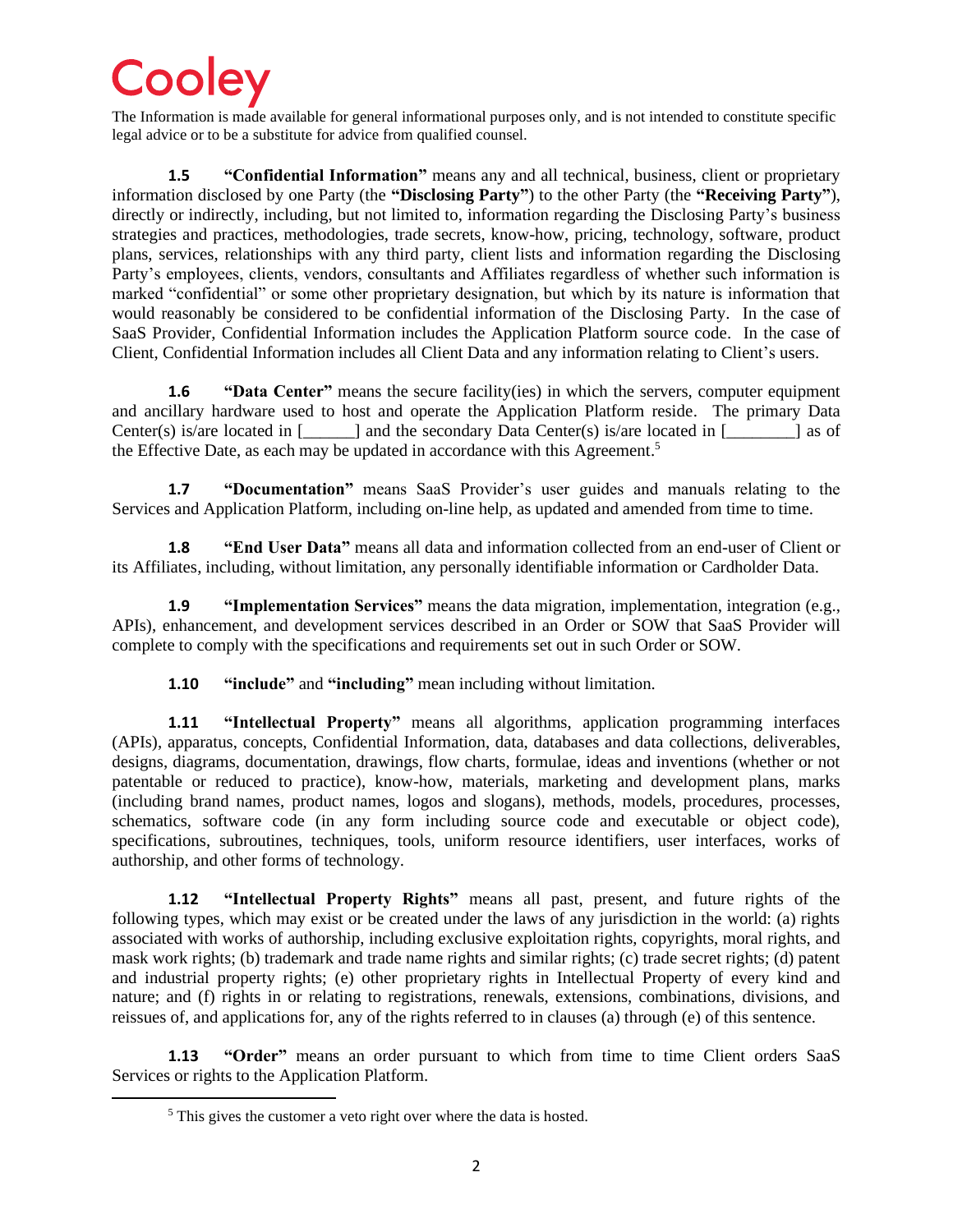The Information is made available for general informational purposes only, and is not intended to constitute specific legal advice or to be a substitute for advice from qualified counsel.

**1.14 "Order Start Date"** means the date on which the SaaS Services commences and is set forth in the applicable Order.<sup>6</sup>

**1.15 "Payment Brand"** means the PCI Security Standards Council and any credit or debit card provider, gift card provider, or other stored value and loyalty program card provider, including, but not limited to, American Express, Visa, U.S.A., Inc., MasterCard International, Inc., Discover Financial Services, LLC, and JCB International.

**1.16 "PCI DSS"** means the current version of the Payment Card Industry Data Security Standard, as such may be amended, modified, supplemented, or replaced from time to time.

**1.17 "Professional Services"** means the services identified as such in a SOW or this Agreement. Professional Services include Implementation Services and consulting services. Professional Services do not include SaaS Services.

**1.18 "SaaS Services"** means the services that are ordered by Client under an Order, including (i) limited access and use rights to the Application Platform, (ii) hosting services, (iii) support services, and (iv) any other similar generally applicable services that SaaS Provider provides to its customers in accordance with the Documentation. SaaS Services do not include Professional Services.

**1.19 "Security Event"** is an event where: (i) End User Data or Confidential Information of Client in SaaS Provider's or its subcontractors' possession or control is accessed or received by an individual or entity not authorized to access or receive such information, (ii) there is a reasonable basis to believe that End User Data or Confidential Information of Client in SaaS Provider's or its subcontractors' possession or control may have been accessed or received by an unauthorized individual or entity, (iii) an individual or entity authorized under this Agreement to use or access End User Data or Confidential Information of Client is using, or reasonably suspected of using, any End User Data or Confidential Information of Client in a manner not authorized under this Agreement, or (iv) End User Data or Confidential Information of Client in Client's (or its third party contractors') possession or control is accessed (or there is a reasonable basis to believe may have been accessed) through the Application Platform in a manner or for a purpose not authorized under this Agreement or permitted under applicable laws or regulations.

**1.20 "Services"** means, collectively, the Professional Services and SaaS Services.

Other terms are defined in the context in which they are used throughout the Agreement.

### **2. SOFTWARE-AS-A-SERVICE RIGHTS, OBLIGATIONS, AND LIMITATIONS.**

**2.1 Provision of SaaS Services and Application Platform.** Subject to the provisions of this Agreement, SaaS Provider will make available to Client and its designated Affiliates and their end users on a non-exclusive and non-transferable basis the SaaS Services, Application Platform, and Documentation in accordance with the applicable Order, Documentation, and other terms of this Agreement. Unless expressly provided otherwise, SaaS Provider will be responsible for: (i) hosting, operating, maintaining, and supporting the Application Platform; (ii) providing standard support at no

<sup>&</sup>lt;sup>6</sup> The parties need to determine whether the "go-live" date is the date on which the service term (and payment obligations) begin. The provider may want the service term to start immediately. This can be important for both parties as (for example) auto-renewals are tracked.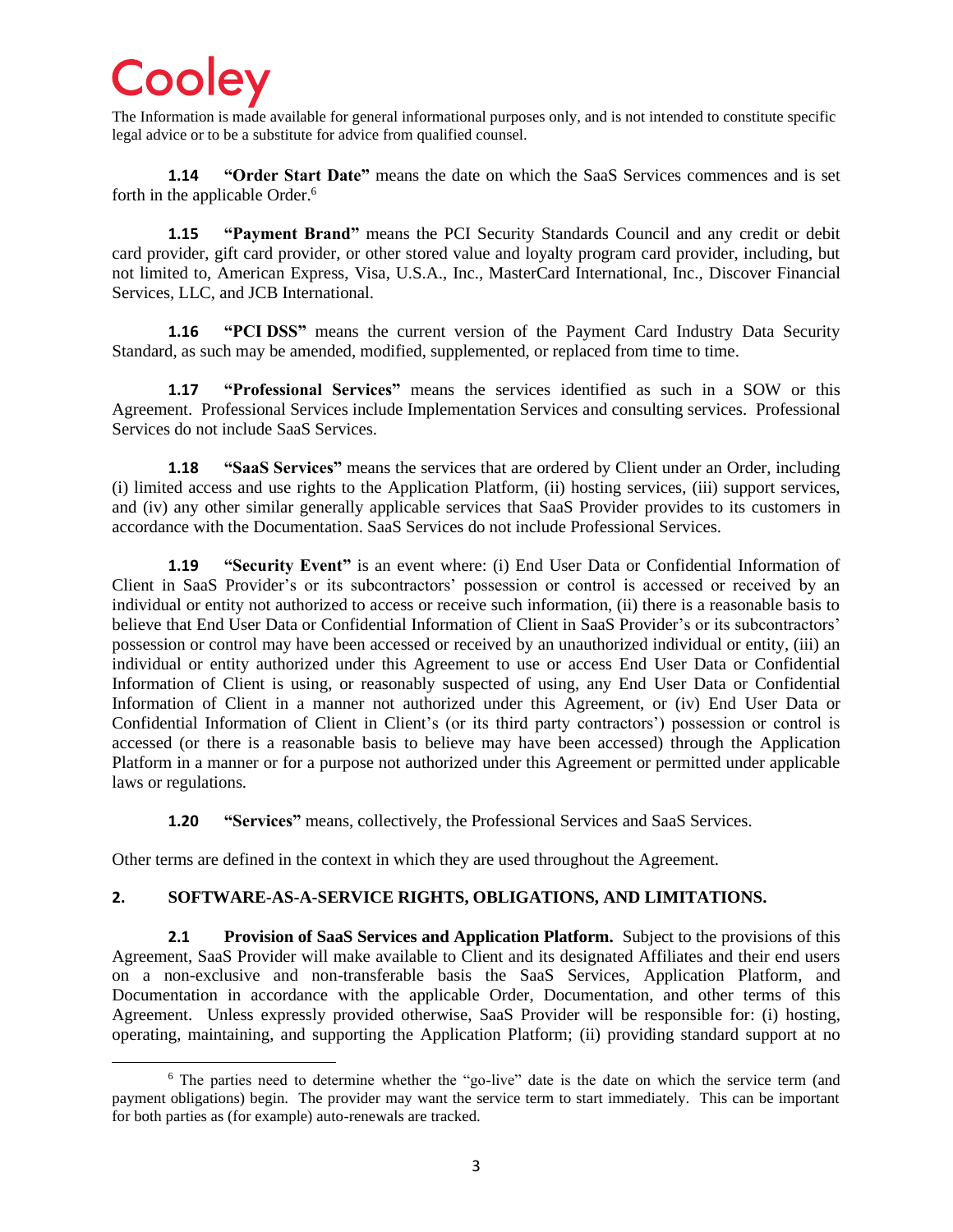The Information is made available for general informational purposes only, and is not intended to constitute specific legal advice or to be a substitute for advice from qualified counsel.

additional charge (and/or specialized support if identified on an Order or SOW); (iii) making available and implementing upgrades, enhancements, and error corrections when such upgrades, enhancements and error corrections are generally made available; and (iv) providing disaster recovery and business continuity capabilities in accordance with industry standards and the plan set forth in Exhibit B (Disaster Recovery Plan) (the **"Disaster Recovery Plan"**). The Application Platform and Client Data may only be hosted at the Data Center(s) identified in this Agreement or otherwise approved by Client. SaaS Provider will furnish all equipment, computer programs, resources and services necessary for furnishing the SaaS Services and Application Platform to Client and its end users, except as expressly provided otherwise in this Agreement.

**2.2 Access and Use Rights.** Client will be responsible for providing its own Internet access to the Application Platform. SaaS Provider may specify reasonable procedures in the Documentation according to which Client and end users may establish and obtain such access to and use of the features and functions of the SaaS Services and Application Platform through the Internet, including, without limitation, provision of any access codes, passwords, web-sites, connectivity standards or protocols, or any other relevant procedures. Subject to the terms of this Agreement, SaaS Provider hereby grants to Client the non-transferable (except as otherwise permitted by this Agreement), non-exclusive, nonsublicensable, limited right and license to use and access the SaaS Services and Application Platform in accordance with the applicable Order(s), Documentation, and other provisions of this Agreement.<sup>7</sup> Such rights and license include the right for Client, its Affiliates, and all of their employees, representatives, contractors, customers, and members, as applicable, to use and access the Application Platform in connection with their relationship to Client.

**2.3 Orders.** The initial Order is attached hereto as Exhibit A (Order Form) and includes all attachments thereto. If Client desires to access or use additional SaaS Services or Platform Applications and/or increase any limitation on the number of named users, concurrent users, devices, location, transactions, or other elements, as applicable (**"Unit of Measure"**), in the initial Order or any subsequent Order, the authorized representatives of the Parties will execute a new Order. The pricing for any increase in any Unit of Measure will not exceed the pricing per Unit of Measure for the prior order, subject to annual rights to escalate price as described in Section 5.3<sup>8</sup>. Upon SaaS Provider's written acceptance of the new Order, which acceptance will not be unreasonably withheld, such new Order will be effective. All Orders are subject to and hereby incorporate all Exhibits and the terms of this Agreement.

**2.4 Limitations on Use.** Except as otherwise provided in this Agreement, Client will not: (i) sell, rent, lease, sublicense or otherwise transfer or distribute the Application Platform or Documentation or any copies of the Application Platform or Documentation; (ii) modify, translate, reverse engineer, decompile or disassemble the Application Platform; (iii) create or prepare derivative works based upon the Application Platform; (iv) create any copy of or "mirror" the Application Platform; or (v) alter, destroy or otherwise remove any proprietary notices or labels on or embedded within the Application Platform or Documentation.

<sup>&</sup>lt;sup>7</sup> This is a "license" but one that is limited to the right to access the platform, not to access the underlying technology.

<sup>&</sup>lt;sup>8</sup> This agreement gives the customer year-over-year pricing protections. The provider may want to remove any cap, unless the customer commits to some minimum term.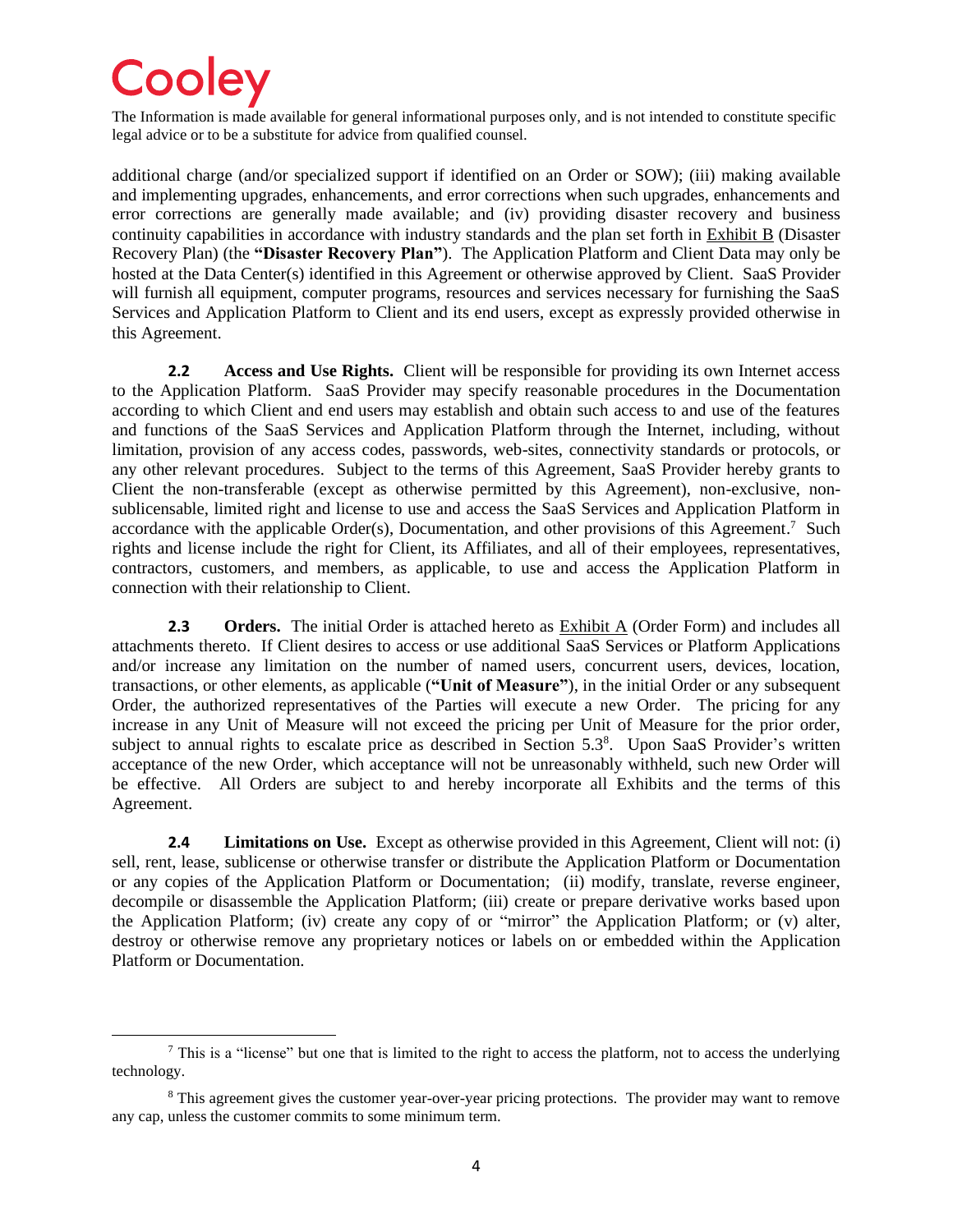The Information is made available for general informational purposes only, and is not intended to constitute specific legal advice or to be a substitute for advice from qualified counsel.

**2.5 Escrow.** Within thirty (30) days of execution of this Agreement, Client will be added as a beneficiary to SaaS Provider's standard Escrow Agreement reasonably acceptable to Client (or any successor escrow agreement so long as the material terms of such are substantially the same). Notwithstanding anything to the contrary, SaaS Provider will pay any costs relating to Client being a standard beneficiary under the Escrow Agreement. If Client desires any escrow verification services from the escrow agent, the costs of such services will be as mutually agreed. SaaS Provider hereby grants Client a non-exclusive right and license to copy and use any materials released under the escrow agreement to perform and provide (or have a third party contractor perform and provide) the SaaS Services and Application Platform for Client.<sup>9</sup>

**2.6 Affiliate Participation.<sup>10</sup>** SaaS Provider agrees that Affiliates may procure additional SaaS Services and access to the Application Platform relating to their business and operations pursuant to the terms and conditions of this Agreement upon execution of an Order by an Affiliate, in which case such Affiliate will be deemed to be a party hereunder with the same rights and obligations as Client, and the terms of this Agreement will be incorporated into the Order executed by the Affiliate, but such Affiliate will be invoiced separately and will be solely responsible to SaaS Provider for its respective obligations and liabilities under this Agreement. An Affiliate or SaaS Provider may terminate this Agreement as it applies to such Affiliate in the same manner that Client or SaaS Provider may terminate this Agreement, but any such termination by an Affiliate will apply only to such Affiliate. All licenses or Services procured by Client and by all Affiliates will be aggregated for purposes of determining any volume-based price discounts under this Agreement.

#### **3. ANCILLARY PROFESSIONAL SERVICES.**

**3.1 Implementation Services.** SaaS Provider will provide Implementation Services as described in Exhibit C (Implementation Services) and/or the applicable Order or Statement of Work.

**3.2 Additional Professional Services.** Client may elect from time-to-time to obtain from SaaS Provider Professional Services relating to the Application Platform that are in addition to the SaaS Services including, customized user training, specialized support, integration, enhancements, and development pursuant to a Statement of Work (each, a **"SOW"**). Each SOW will describe the fees, costs and expenses payable by Client to SaaS Provider and any assumptions or dependencies relating to such Professional Services.

**3.3 Changes.** A Party may request a modification to the SaaS Services, Application Platform, Professional Services, or any applicable SOW or Order by written request to the other Party in accordance with the Change Control Procedures set forth in Exhibit D (Change Control Procedurs). Any request for a Change Order to the Services or Application Platform that SaaS Provider intends to generally offer or provide to its other customers will not be chargeable to Client (or allocated to Client and such other customers as and if mutually agreed). Change Orders will be performed under the terms of this Agreement and the applicable SOW once mutually agreed. Changes in any SOW will become effective only when executed by authorized representatives of both Parties.

<sup>9</sup> Customers frequently ask for escrows. The provider might consider pushing back and asking whether the customer as a practical matter could use the escrow. It is not simple to stand up a new instance of a cloud platform.

 $10$  The provider should consider whether it wants to allow every affiliate to sign up for the service (and should avoid offering an enterprise license price across all affiliates). The provider also may want to specify that the affiliates must affirmatively accept the terms of the MSA.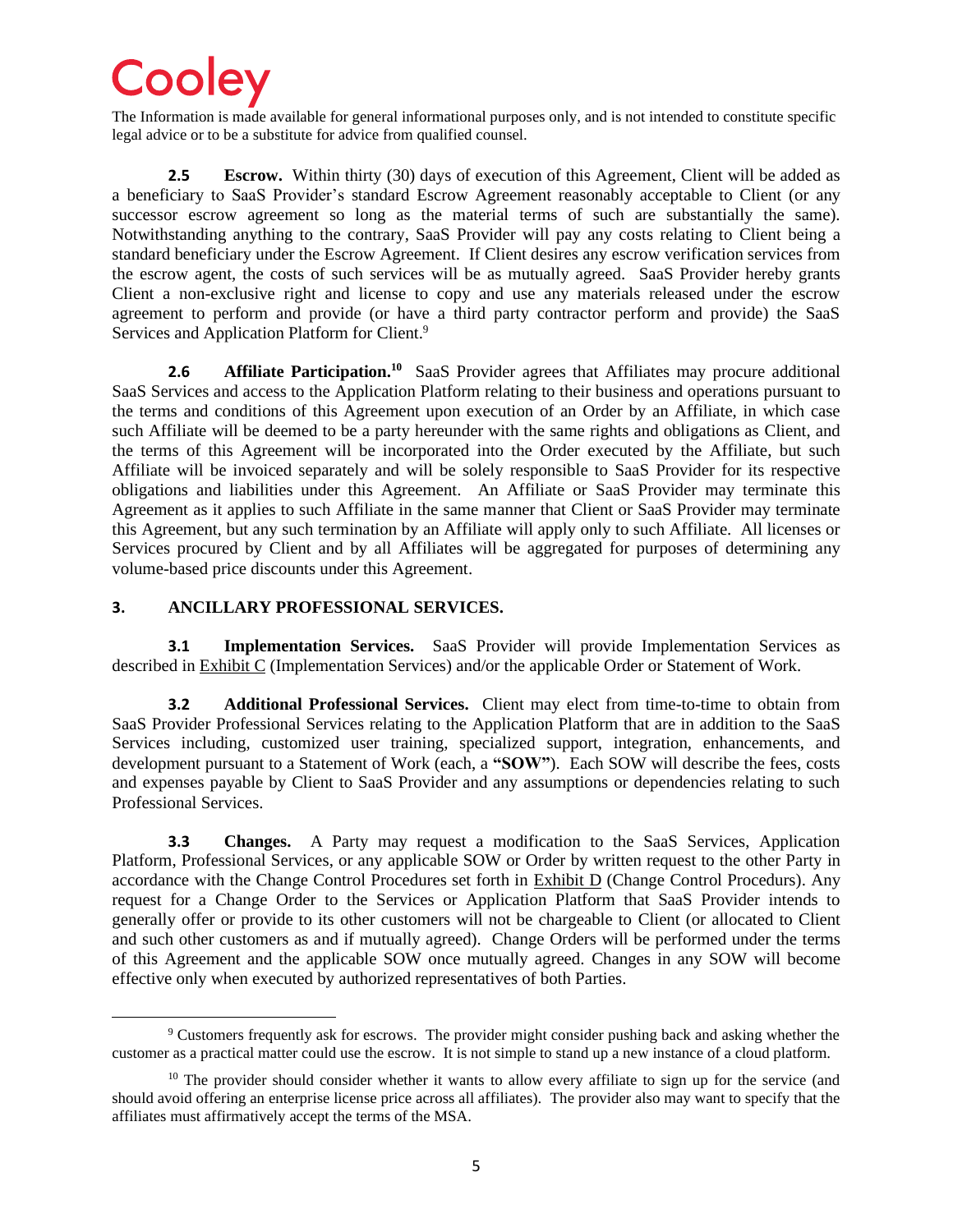The Information is made available for general informational purposes only, and is not intended to constitute specific legal advice or to be a substitute for advice from qualified counsel.

### **4. SERVICE LEVELS.**

**4.1 Service Levels.** The SaaS Services, Application Platform, and Professional Services, as applicable, will meet or exceed (from the perspective of Client) the minimum service level standards set out in Exhibit E (Service Levels) (each a **"Service Level"** or **"SLA"** and collectively the **"Service**  Levels" or "SLAs"). In the event any SLA is not met or exceeded, SaaS Provider will promptly notify Client, promptly take corrective action to remedy the problem, take preventative measures so that the failure does not recur, and Client will be entitled to recover the applicable amount of service level credits specified in Exhibit E (Service Levels) (**"Service Level Credits"**).

**4.2 Service Level Disputes.** If at any time Client reasonably disputes SaaS Provider's determination of whether a Service Level Credit is due or the calculation of a Service Level Credit, then within ten (10) business days of SaaS Provider's receipt of written notice of such dispute, the Parties will discuss the disputed Service Level Credit in good faith in an attempt to resolve the dispute. In the event that the Parties are unable to resolve the dispute within thirty (30) days of Client's notice to SaaS Provider, Client may pursue any remedy available, at law or in equity. Upon Client's reasonable request, SaaS Provider will provide Client with all reasonable information, documentation and access to the measurement and monitoring tools necessary to verify compliance by SaaS Provider with the SLAs including, without limitation, providing Client with access to or copies of all records and documentation relating to any problem giving rise to an SLA failure and related credits.

**4.3 Continuous Improvement.** SaaS Provider will use commercially reasonable efforts to cause the SaaS Services and Application Platform to continuously improve and evolve with changes in the industry as reasonably determined by SaaS Provider (or otherwise provided in an Order), including with respect to accepted industry practices and processes and compliance requirements, at no additional fee or expense to Client; *provided, however,* additional modules or services that SaaS Provider charges customers generally for and which Client orders will be reasonably priced and chargeable in accordance with the applicable Order and this Agreement.

### **5. FEES.**

**5.1 SaaS Fees.** Client will pay to SaaS Provider the charges set forth in the applicable Order and/or Exhibit F (Pricing; Invoicing; Expense Reimbursement) for the provision and use of the SaaS Services and Application Platform (the **"SaaS Charges"**), subject to the other provisions of this Section 5 (Fees) and Exhibit F (Pricing; Invoicing; Expense Reimbursement).

**5.2 Professional Services Fees.** Client will pay to SaaS Provider the charges set forth in the applicable SOW and/or Exhibit C (implementation Services) for the Professional Services (the **"Professional Services Charges"**), subject to the other provisions of this Section 5 and Exhibit F (Pricing; Invoicing; Expense Reimbursement).

**5.3 Automatic Renewal of SaaS Services.** Within ninety (90) days of the expiration of the then current Term and any renewal term for the SaaS Services, SaaS Provider will notify Client of the upcoming expiration and any proposed charges for the renewal term.<sup>11</sup> The proposed charges for any SaaS Service renewal term will not exceed the charges for the prior year, plus the lesser of (i) 3% of such prior year's SaaS Charges or (ii) the increase in SaaS Provider's list prices for SaaS Charges. Except as

 $11$  This form assumes that the subscription term will auto-renew, but that the customer must be "warned" of such fact. The provider may want to push back on this as it can be difficult to manager.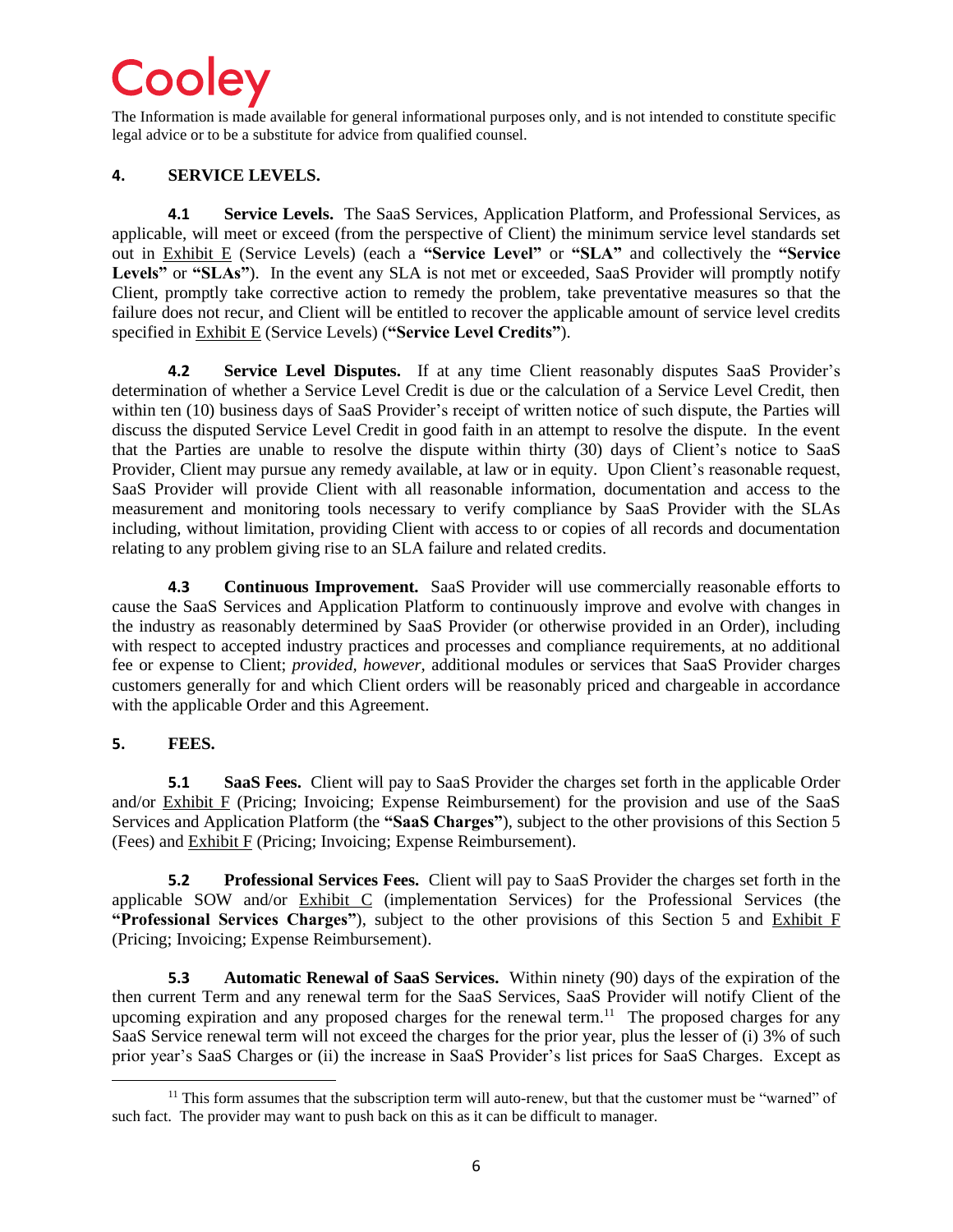The Information is made available for general informational purposes only, and is not intended to constitute specific legal advice or to be a substitute for advice from qualified counsel.

expressly provided otherwise, there will be no other increase in the SaaS Charges. The provision of and rights to the SaaS Services and Application Platform will automatically renew at the end of the initial Term and any renewal term, unless: (i) Client notifies SaaS Provider in writing at least thirty (30) days prior to the expiration of the Initial SaaS Term or the then-current renewal term that Client does not desire to renew; (ii) Client fails to pay the undisputed SaaS Charges required under this Agreement and fails to cure such non-payment within ten (10) days notice from SaaS Provider; or (iii) SaaS Provider ceases to offer any other customer services similar to the SaaS Services and applications similar to the Application Platform and provides Client at least one (1) years prior notice of SaaS Provider's intent to discontinue such services and platform for all its customers.

**5.4 Payment of Fees.** All SaaS Charges, Professional Service Charges, and other amounts payable by Client under this Agreement (collectively, **"Charges"**), which are not disputed in good faith, are due and payable within thirty (30) days of Client's receipt of the applicable invoice submitted in compliance with Exhibit F (Pricing; Invoicing; Expense Reimbursement). If an undisputed Charge is not paid within ten (10) days after Client's receipt of a notice from SaaS Provider of a past due Charge, a late payment fee of one percent (1.0%) of the balance due or the maximum amount permitted by law, whichever is lower, will be due and payable by Client to SaaS Provider for each month such invoice remains unpaid. Client will not have any obligation to pay any disputed amount until thirty (30) days after such dispute has been resolved and the amount owned (if any) by Client has been determined. In the event Client disputes all or any portion of the Charges in any properly submitted invoice, the Parties agree to engage in good faith efforts to promptly resolve any such dispute for at least ninety (90) days. SaaS Provider will continue to provide the Service and perform its obligations until a resolution is reached or the Agreement is terminated in accordance with its terms.

**5.5 Reimbursement of Expenses.** Client will reimburse SaaS Provider for any reasonable out-of-pocket expenses which comply with the Expense Reimbursement Policy set out in Exhibit F (Pricing; Invoicing; Expense Reimbursement) and are approved by Client prior to being incurred by SaaS Provider for the performance of the Professional Services. SaaS Provider will submit to Client a weekly invoice for expenses incurred in such form and detail as Client reasonably requires.

**5.6 Taxes.** Except for taxes based upon SaaS Provider's income or for goods or services used or consumed by SaaS Provider in connection with providing the Services under this Agreement, Client will be responsible for all sales, use, excise, duties, tariffs, or any other form of taxes (excluding withholding taxes related to SaaS Provider, its employees, agents or subcontractors) resulting from Client's use of the Application Platform or imposed, levied or assessed in connection with Client's use of the Services and Application Platform, unless Client provides SaaS Provider with a valid tax exemption certificate authorized by the appropriate taxing authority. Notwithstanding the foregoing, SaaS Provider will use reasonable, permissible efforts to minimize the tax burden to Client.

**5.7 Right to Inspection.** Client grants to SaaS Provider, or its independent nationally recognized accountants, upon fifteen business (15) days prior written notice, the right to reasonably examine those portions of its books, records and accounts related to this Agreement during Client's normal business hours and not more than once per year solely to verify Client's compliance with this Agreement. If any audit of Client's books and records reveals that Client has failed properly to account for and pay any amounts due and payable to SaaS Provider hereunder (an **"Underpayment"**), and the amount of any such Underpayment exceeds by five percent (5%) or more the amounts actually accounted for and paid to SaaS Provider, then Client will pay SaaS Provider all undisputed past due amounts and reimburse SaaS Provider for SaaS Provider's reasonable expenses incurred in conducting the audit.

#### **6. OWNERSHIP.**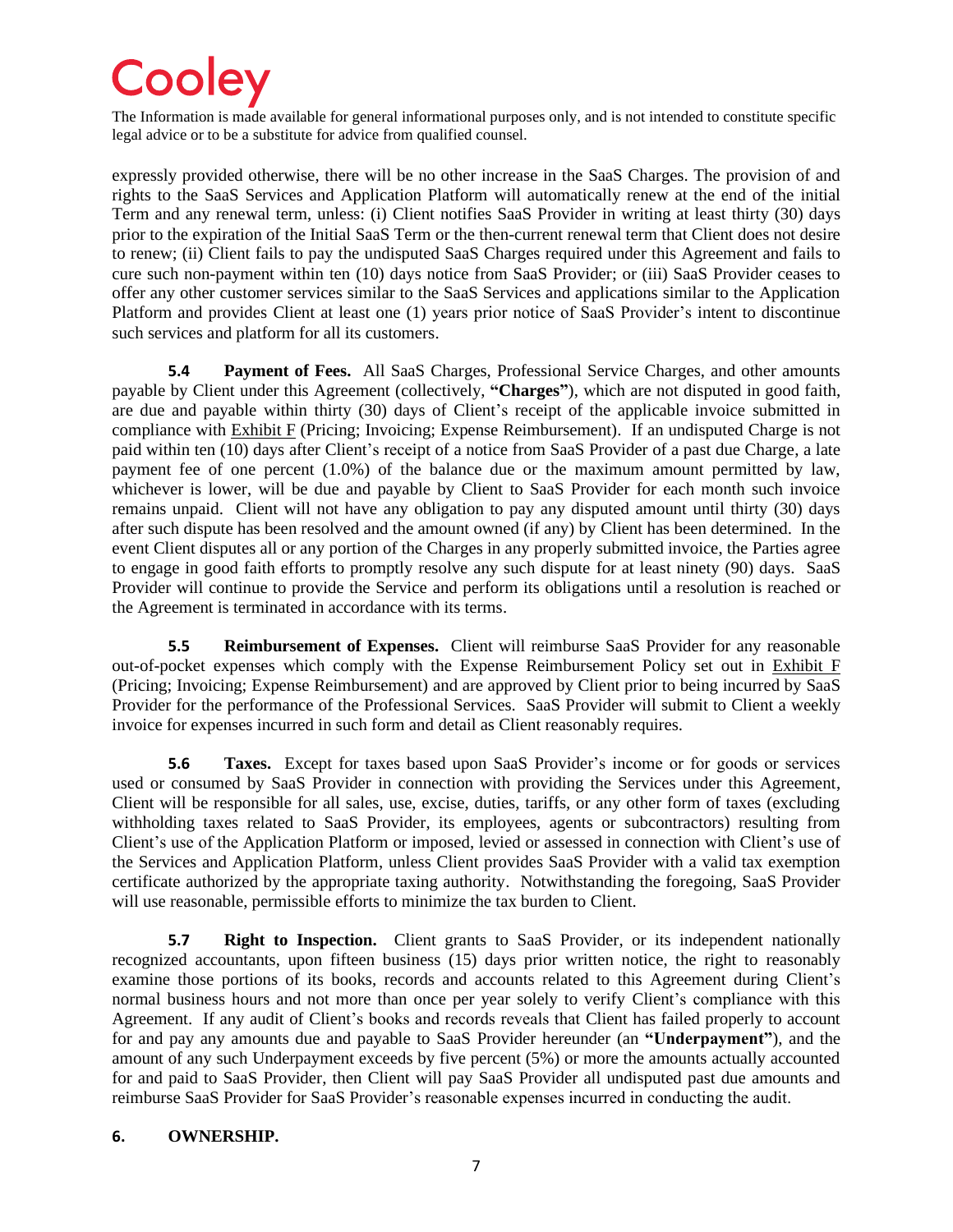The Information is made available for general informational purposes only, and is not intended to constitute specific legal advice or to be a substitute for advice from qualified counsel.

**6.1 Ownership Rights.** Except for the license and other rights granted to Client in this Agreement, SaaS Provider retains all right, title and interest in and to the Application Platform, Documentation and SaaS Provider's Confidential Information, including all Intellectual Property Rights therein. Further, Client acknowledges and agrees that the Application Platform, derivatives thereof<sup>12</sup>, ideas, methods of operation, modifications, changes, enhancements, conversions, upgrades, additions, sub-systems and modules included in the Application Platform are proprietary material which contain valuable trade secrets of SaaS Provider.

**6.2 Ownership of Client Data.** SaaS Provider acknowledges and agrees that, as between the Parties, Client exclusively owns all right, title, and interest in and to Client's Confidential Information and the Client Data, including all Intellectual Property Rights therein, irrespective of whether such Client Data is stored or processed through or in the Services or Application Platform. If SaaS Provider is deemed to have any ownership interest in Client's Confidential Information or the Client Data, including any and all derivative works, enhancements, or other modifications thereto, then SaaS Provider will assign, and hereby does assign, irrevocably and royalty-free, all of such ownership interest or other rights exclusively to Client and SaaS Provider will, at Client**'**s reasonable request and expense, complete, execute, and deliver any and all documents necessary to effect or perfect such assignments.

**6.3 Return of Client Data.** Upon termination of this Agreement, SaaS Provider will promptly return Client's Confidential Information and Client Data to Client. Thereafter, SaaS Provider will delete all Client Data and any related production and test environments from SaaS Provider servers primarily dedicated to Client and verify such deletion in writing to Client. SaaS Provider acknowledges that Client will have the right to terminate this Agreement immediately, without further payment to SaaS Provider, and without prejudice to Client**'**s rights and remedies under this Agreement, in the event that SaaS Provider uses or permits the use of the Client Data other than as permitted in connection with the performance of the Service hereunder.<sup>13</sup>

**6.4 Deliverables.** Any written materials or deliverables (collectively **"Deliverables"**) prepared for Client (excluding any derivative works to the Application Platform or Documentation)<sup>14</sup> will be the property of Client, and SaaS Provider agrees to assign and hereby does assign to Client any and all of its rights in such Deliverables. Any Deliverable not assigned to Client is hereby licensed to Client as if it were part of the Application Platform or Documentation.

**6.5 Residuals.** Subject to Sections 6 (Ownership) and 8 (Confidentiality and Data Security), each Party will be free to use any general concepts, techniques, feedback, and know-how provided to it, used by it, or developed in the course of this relationship.

### **7. TERM OF AGREEMENT AND DEFAULT.**

**7.1 Term.** The term of this Agreement will commence upon the Effective Date and will be coterminous with the initial Order. If any subsequent Orders or SOWs are executed by the Parties

 $12$  The customer should determine if it wants to own any custom-developed features.

 $13$  If the provider wants any additional use rights for the Client Data, e.g., the right to create aggregate data sets, the customer should be careful to ensure that any such rights are consistent with applicable law (e.g., the CCPA) and with customer's own privacy statements to its customers.

<sup>&</sup>lt;sup>14</sup> The provider may want to require that only those Deliverables expressly stated to be owned by customer will be subject to this assignment.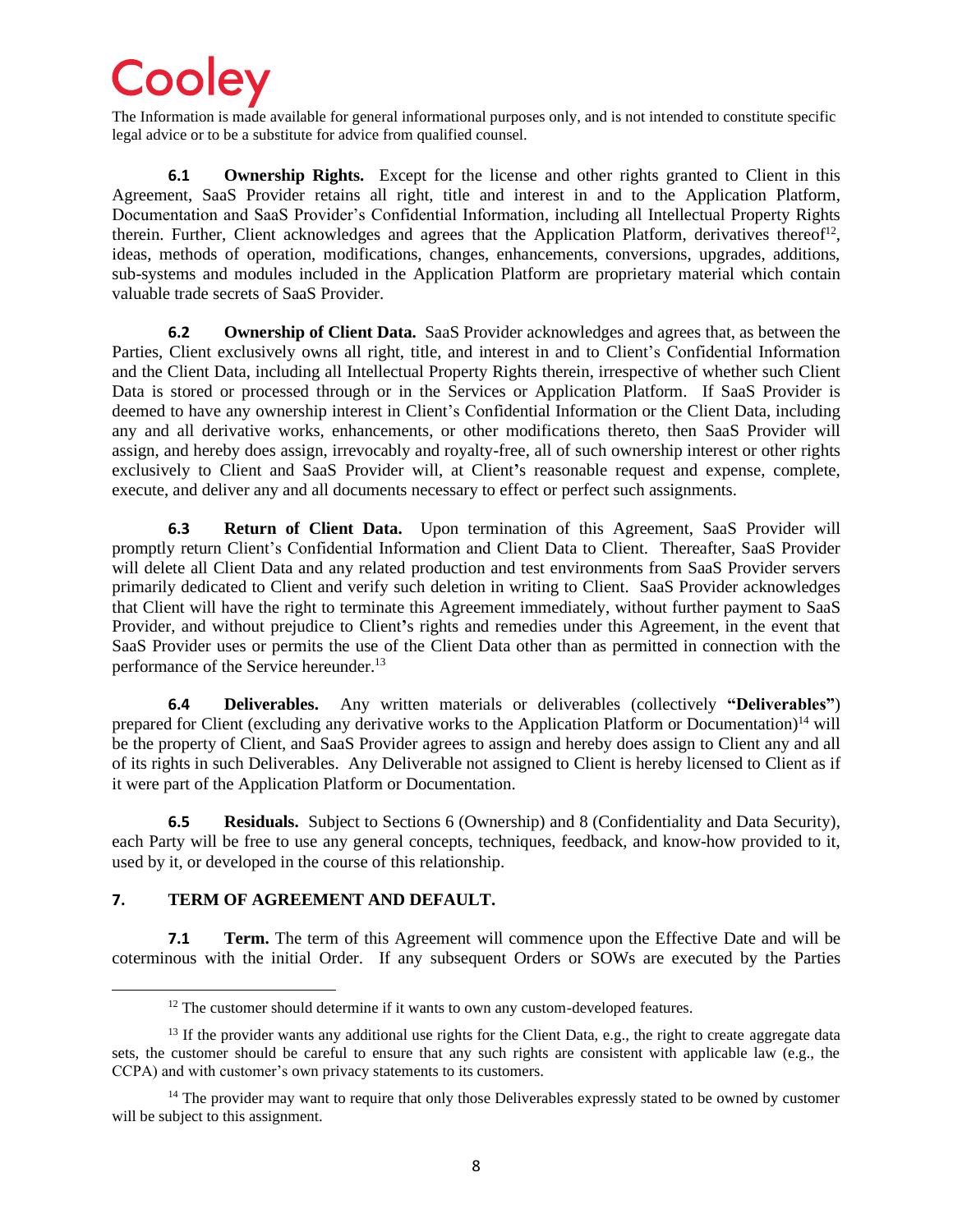The Information is made available for general informational purposes only, and is not intended to constitute specific legal advice or to be a substitute for advice from qualified counsel.

referencing this Agreement, this Agreement will continue in effect with respect to the term of such subsequent Orders or SOWs. The **"Term"** means the term of such initial Orders and any subsequent Orders or SOWs, including renewals and extensions. Unless otherwise agreed in writing and subject to Section 5.3 (Automatic Renewal of SaaS Services), the Term will automatically extend for additional one (1) year periods unless Client provides SaaS Provider with notice of its intent not to extend within thirty (30) days of the end of the then-current Term.

**7.2 Termination by SaaS Provider.** In the event that (x) Client fails to pay any Charges not disputed in good faith in accordance with this Agreement by the specified due date, and (y) Client fails to cure such failure within ten (10) days of receipt of written notice from SaaS Provider of its intention to terminate, then SaaS Provider may, by written notice to Client, terminate this Agreement in its entirety, provided the total of all such overdue Charges exceeds, in the aggregate, the average monthly Charges invoiced in the prior twelve (12) months. In addition, SaaS Provider may, by written notice to Client, terminate this Agreement in its entirety if Client (a) materially breaches (i) a provision of this Agreement relating to SaaS Provider's Confidential Information or Intellectual Property in connection with this Agreement, or (ii) a provision of this Agreement relating to restrictions on the use of the Application Platform by third parties, and (b) fails to cure, to the extent reasonably practical, or mitigate such breach and implement safeguards to prevent similar future breaches in all other cases, within thirty (30) days of receipt of written notice from SaaS Provider of its intention to terminate. SaaS Provider acknowledges and agrees that this section sets forth SaaS Provider's sole and exclusive right to terminate.

**7.3 Termination by Client.** Client will have the right to terminate this Agreement, any Order, or any SOW, in whole or in part, for cause, without penalty or payment to SaaS Provider, by giving written notice to SaaS Provider as of a date specified in the notice of termination and will further have the right to seek damages from SaaS Provider (unless expressly provided otherwise in an Order for a particular termination right):

**(a)** if SaaS Provider commits a material breach (including, without limitation, the failure to successfully complete any critical implementation milestone under an Order, SOW or Exhibit C (Implementation Services)), which breach remains uncured for a period of thirty (30) days after the receipt of written notice thereof from Client or that is not capable of being cured within thirty (30) days;

**(b)** upon the occurrence of a SLA Termination Event as described in Exhibit E (Service Levels);

**(c)** if SaaS Provider fails to perform its responsibilities under the Disaster Recovery Plan, if such failure is not timely cured and causes a material and adverse impact upon the operation of Client's business;

**(d)** if SaaS Provider fails to comply with any provision of this Agreement and such failure results in any payment card processor, credit card processor, bank, or other financial institution (A) imposing a fee or cost on Client that it would not have otherwise incurred which SaaS Provider does not pay within ten (10) days of written demand therefor (along with reasonable documentation verifying such fee or cost), (B) imposing a fine or sanction on Client which SaaS Provider does not pay and/or fully reimburse Client for within ten (10) days of written demand therefor (along with reasonable documentation verifying such fee or cost), or (C) refusing to do business with Client, as objectively demonstrated by Client, which such refusal materially adversely impacts Client's business operations on an ongoing basis.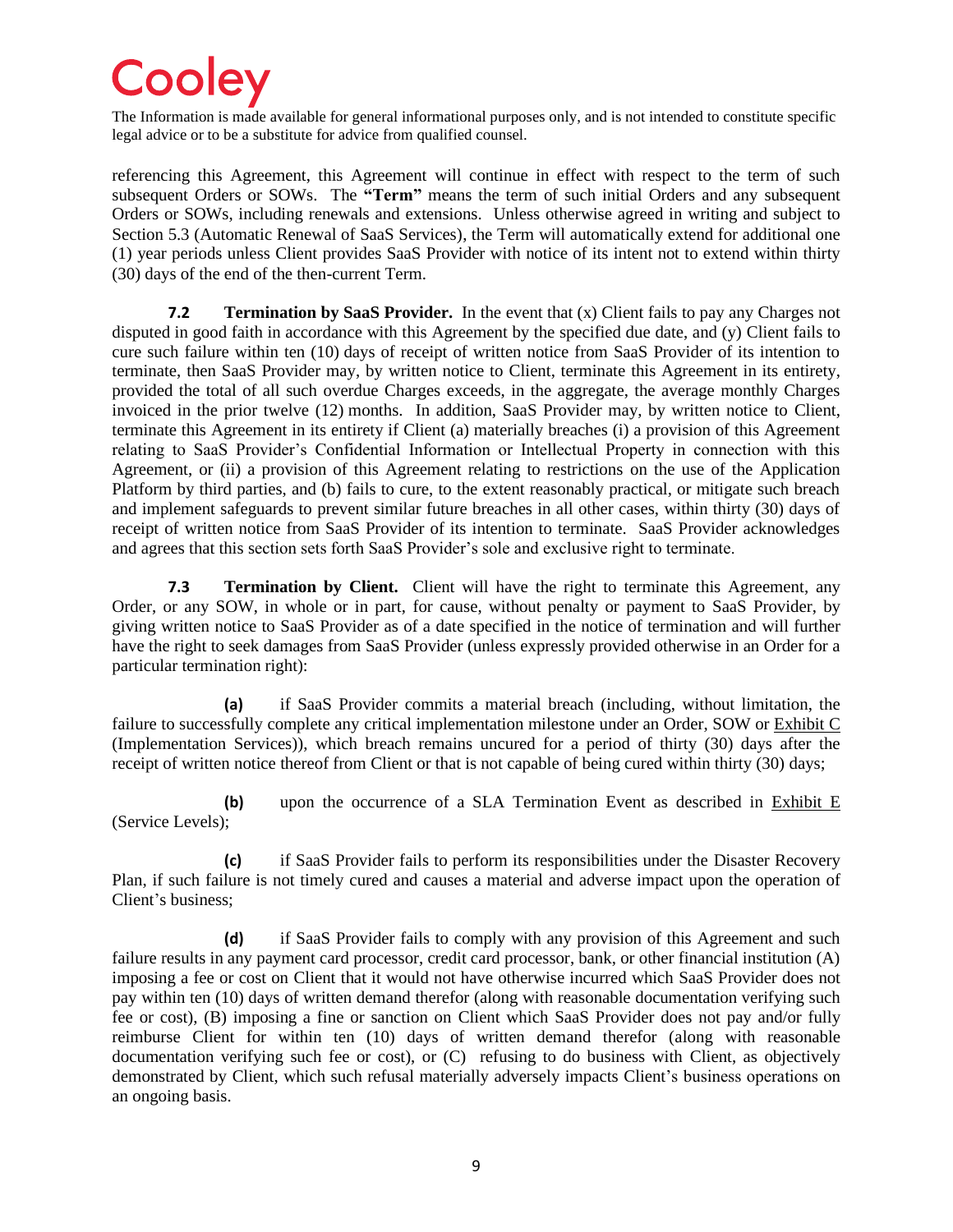The Information is made available for general informational purposes only, and is not intended to constitute specific legal advice or to be a substitute for advice from qualified counsel.

**7.4 Bankruptcy.** Either Party will have the right to terminate this Agreement by providing written notice to the other Party upon the occurrence of any of the following events, but only to the extent such events are not dismissed within 120 days from the date such events first occurred: (i) a receiver is appointed for the other Party; (ii) the other Party makes a general assignment of all or substantially all of its assets for the benefit of its creditors; (iii) the other Party commences or has commenced against it, proceedings under any bankruptcy law; or (iv) the other Party ceases to do business.

**7.5 Equitable Remedies.** Subject only to a court's finding as to the merits of Client's action relating to a breach of the Agreement by SaaS Provider, the Parties agree to injunctive relief to cause SaaS Provider to return Client Data, continue performance, and, to the extent relevant, Termination Assistance Services without requiring Client to post a bond.

**7.6 Partial Terminations; Pro-Rata Refund.** If Client terminates the Agreement or any Order in part to the extent and as expressly permitted hereunder, the remaining Charges under the Agreement will be reduced in accordance with the pricing methodologies set forth in this Agreement and its Exhibits or the applicable Order or SOW to the extent applicable and as otherwise equitable under the circumstances. If Client terminates the Agreement or any Order or SOW and has pre-paid any Charges, such Charges will be refunded on a pro-rata basis.

**7.7 Termination Assistance.** Upon Client's request, SaaS Provider will provide Termination Assistance Services (as defined below) to Client chargeable at the rates in effect under this Agreement If this Agreement is terminated by SaaS Provider for cause, then SaaS Provider's obligation to provide Termination Assistance Services will be conditioned upon Client paying to SaaS Provider, when due, all outstanding correct invoices for Services performed prior to the commencement of any Termination Assistance Services and Client continuing to pay, when due, any and all Charges correctly invoiced due hereunder during SaaS Provider's performance of Termination Assistance Services. **"Termination Assistance Services"** will mean (a) the Services (and any replacements thereof or substitutions therefore), to the extent Client requests such Services during the Termination Assistance Period, subject to payment of Charges therefor, (b) SaaS Provider's reasonable cooperation with Client or another service provider designated by Client in the migration of Client Data stored on the Application Platform or Service to Client or another service provider designated by Client. Such data transfers will be performed via secure means and without charge. **"Termination Assistance Period"** will mean a period of time designated by Client, commencing upon termination or expiration and continuing for up to twelve (12) months thereafter, during which period SaaS Provider will provide the Termination Assistance Services in accordance with the terms and conditions of this Agreement.

**7.8 Effect of Termination.** Except as expressly set forth otherwise in this Agreement, upon termination of this Agreement and following expiration of any Transition Assistance Period: (i) the licenses and rights granted hereunder will be terminated and Client will immediately cease using the Application Platform, Documentation, and SaaS Provider's Confidential Information, (ii) the Application Platform (and associated hosting and support Services) will cease to be accessible to Client or to its users, (iii) upon the Disclosing Party's written request, the Receiving Party will immediately return all Confidential Information to the Disclosing Party, and (iv) Client will pay, or SaaS Provider will refund (e.g., with respect to pre-paid amounts and credits) as applicable, all accrued SaaS Charges, Professional Services Charges, and Service Level Credits within thirty (30) days of the invoice or the date termination occurred, whichever is earlier.

**7.9 No Suspension.** Under no circumstances may SaaS Provider suspend or terminate Client's or any Affiliate's access to or use of the Application Platform or receipt of the Service other than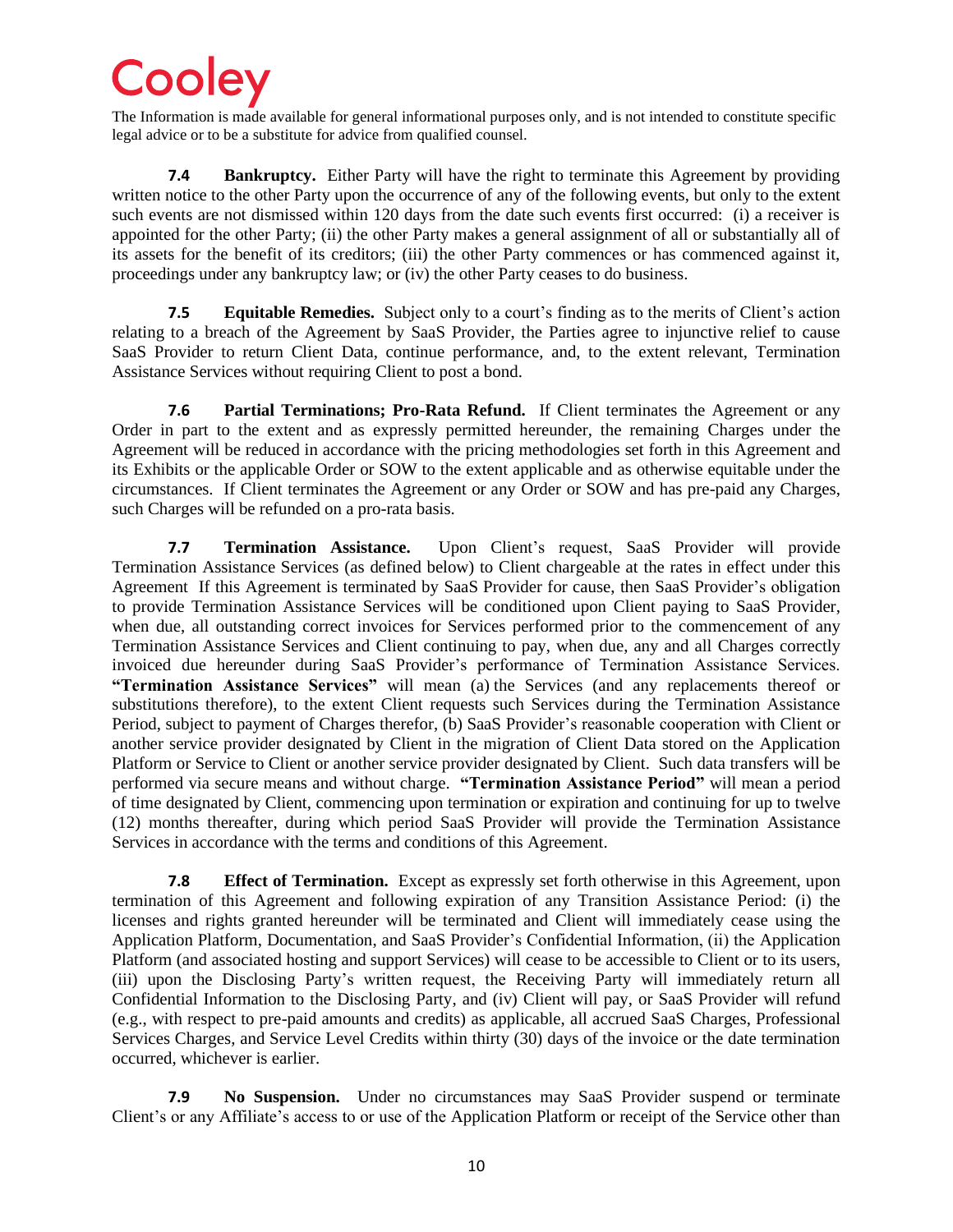The Information is made available for general informational purposes only, and is not intended to constitute specific legal advice or to be a substitute for advice from qualified counsel.

pursuant to a proper termination of this Agreement in accordance with this Section 7 (Term of Agreement and Default) and, in each such case, only after expiration of the Transition Assistance Period.

### **8. CONFIDENTIALITY AND DATA SECURITY.**

**8.1 General.** During the Term of this Agreement and thereafter, each Party will treat as confidential all Confidential Information of the other Party, will not use such Confidential Information except as expressly set forth herein or otherwise authorized in writing, will implement reasonable procedures to prohibit the unauthorized use, disclosure, duplication, misuse or removal of the other Party's Confidential Information and will not disclose such Confidential Information to any third party except as may be necessary and required in connection with the rights and obligations of such Party under this Agreement, and subject to confidentiality obligations at least as protective as those set forth herein. Without limiting the foregoing, each of the Parties will use at least the same procedures and degree of care which it uses to prevent the disclosure of its own confidential information of like importance to prevent the disclosure of Confidential Information disclosed to it by the other Party under this Agreement, but in no event less than reasonable care. Except as expressly authorized in this Agreement, neither Party will copy Confidential Information of the other Party without the Disclosing Party's prior written consent.

**8.2 Exclusions.** Except as otherwise provided below, Confidential Information will not include, or will cease to include, as applicable, Confidential Information that the Receiving Party can document and prove: (a) is or becomes generally available to the public through no improper action or inaction by the Receiving Party; (b) was known by the Receiving Party or in the Receiving Party's possession prior to receipt of the Disclosing Party's Confidential Information as shown by the Receiving Party's business records kept in the ordinary course; (c) is disclosed with the prior written approval of the Disclosing Party; (d) was independently developed by the Receiving Party without use of or reference to the Disclosing Party's Confidential Information and provided that the Receiving Party can demonstrate such independent development by documented evidence prepared contemporaneously with such independent development; or (e) becomes known to the Receiving Party from a source other than the Disclosing Party without breach of this Agreement by the Receiving Party and otherwise not in violation of the Disclosing Party's rights. The exclusions in this section will not apply with respect to End User Data, Cardholder Data, or any other personal or private data that requires protection under applicable laws or regulations.

**8.3 Court Order.** The Receiving Party may disclose Confidential Information of the other Party only pursuant to the order or requirement of a court, administrative agency, or other governmental body and only provided that the Receiving Party provides prompt, advance written notice thereof to enable the Disclosing Party to seek a protective order or otherwise prevent such disclosure. In the event such a protective order is not obtained by the Disclosing Party, the Receiving Party will disclose only that portion of the Confidential Information which its legal counsel advises that it is legally required to disclose. Confidential Information so disclosed will continue to be deemed Confidential Information as between the Parties hereto.

**8.4 Remedies.** If either Party breaches any of its obligations with respect to confidentiality or unauthorized use or disclosure of Confidential Information hereunder, the other Party is entitled to seek equitable and injunctive relief in addition to all other remedies that may be available to protect its interest.

**8.5 Return.** Upon the Disclosing Party's written request, the Receiving Party will promptly return or destroy, at the Disclosing Party's option, all tangible copies of the Disclosing Party's Confidential Information.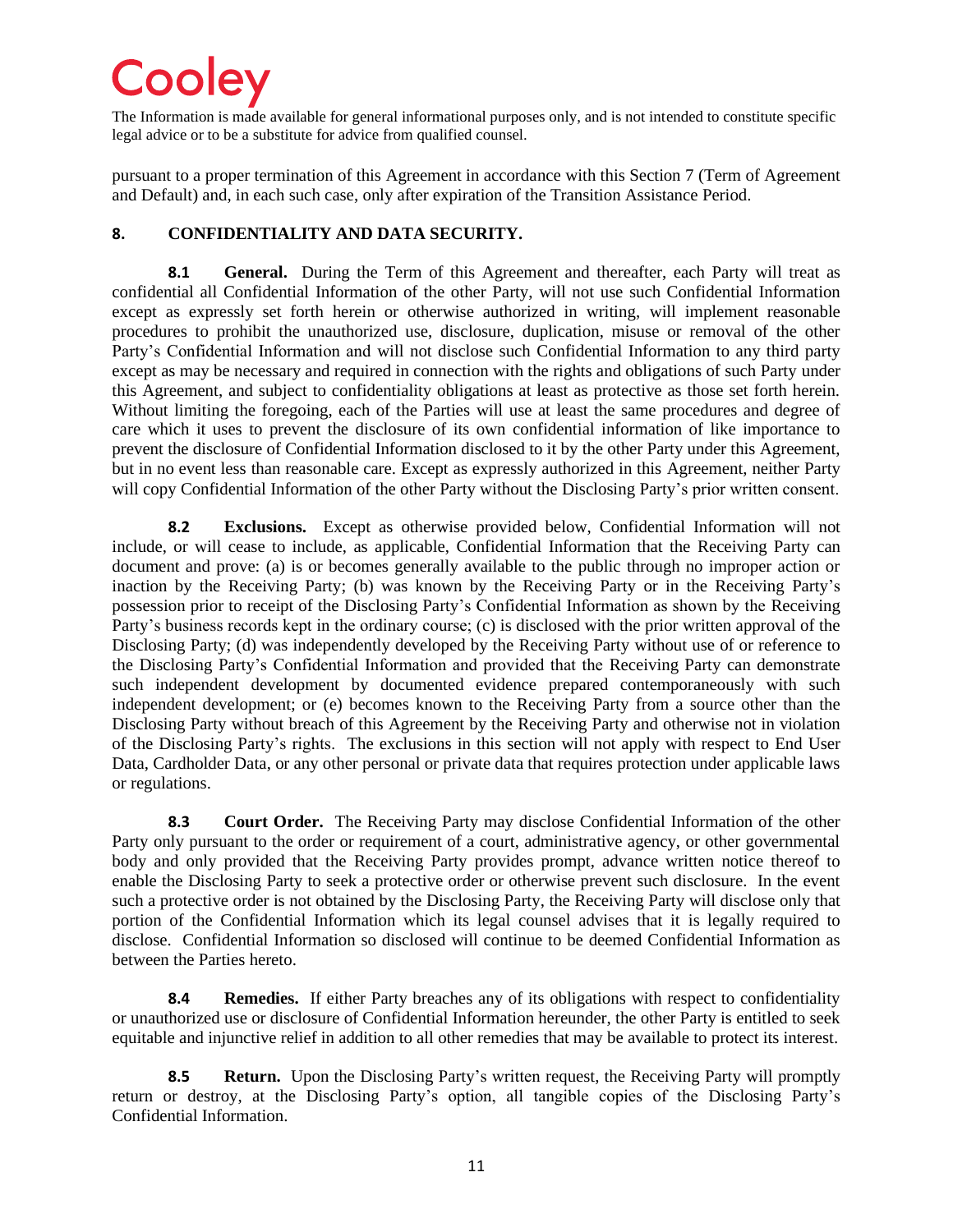The Information is made available for general informational purposes only, and is not intended to constitute specific legal advice or to be a substitute for advice from qualified counsel.

**8.6 Data Security.** SaaS Provider will: (i) protect the security and integrity of the all Client Data that is collected, accessed, stored or received by SaaS Provider in connection with the Application Platform or the performance of the Services, including, without limitation all End User Data and Cardholder Data; and (ii) develop, implement and maintain a written comprehensive security program (**"Security Program"**) with administrative, technical and physical safeguards to protect the Client Data against any unauthorized disclosure or use of such data and any anticipated or reasonably foreseeable threats or hazards to the security or integrity of such Client Data. The Security Program must comply with all applicable federal and state privacy laws. In addition, SaaS Provider: (x) acknowledges that SaaS Provider is responsible for the privacy and security of any and all Client Data (including End User Data and Cardholder Data) that SaaS Provider or any of its employees, contractors or other representatives, at any time, accesses, stores, transmits, or otherwise possesses; and (y) will comply with Exhibit G (Security Audits) and with all applicable rules, regulations, standards, and security requirements of the Payment Brands, including, without limitation, the PCI-DSS, in each case, as such may be amended, modified, supplemented, or replaced from time to time (**"Security Requirements"**). SaaS Provider will update and keep the Security Program current in light of changes in relevant technology and Security Requirements. SaaS Provider will maintain a complete audit trail of all transactions and activities associated with all End User Data and will provide Client with such audit information that covers the controls for any sites and facilities from which the Services are provided and any location where the End User Data is stored, complete an audit or self-assessment, as required, to certify SaaS Provider's compliance with the PCI DSS and provide Client with such evidence, information, and documentation as is reasonably necessary to confirm that SaaS Provider is in compliance with all applicable Security Requirements. If during the term of the Agreement, SaaS Provider undergoes, or has reason to believe that it will undergo, an adverse change in its certification or compliance status with material data security industry standards (e.g., PCI DSS), it will promptly notify Client of such circumstances in writing.

**8.7 Security Events.** Without limiting any obligation of SaaS Provider herein, if at any time SaaS Provider discovers or otherwise becomes aware of any Security Event that impacts the Client, SaaS Provider will: (i) immediately notify Client of such Security Event and furnish Client with the full details of such Security Event; and (ii) cooperate with Client in any effort, action, or proceeding to protect the End User and/or Cardholder Data and to mitigate and/or remediate the impact of the Security Event, as such may be deemed necessary by Client and/or required by applicable laws or regulations, including breach notification laws and credit reporting laws. In the event of any Security Event, or at any time if requested by Client, SaaS Provider will, with prior reasonable notice, permit Client, a Payment Card Industry (**"PCI"**) representative, and/or a PCI approved third party (individually or collectively, the **"PCI Auditor"**), to conduct a thorough review of SaaS Provider's books, records, files, computer processors, equipment, systems, physical and electronic log files, and facilities relating to the Services, to investigate or remediate a Security Event or validate and confirm SaaS Provider's compliance with the Security Requirements (the **"Breach Audit"**). SaaS Provider will provide the PCI Auditor with full cooperation and access to enable such Breach Audit. If any Breach Audit identifies any failure of SaaS Provider to comply with the Security Requirements, SaaS Provider will promptly repair and/or remedy any such failure and deliver written notice of such efforts and remedy to Client. In any such audit above, SaaS Provider may charge Client reasonable fees for use of SaaS Provider's personnel during such audits and determine reasonable access restrictions as required to protect other clients, except to the extent such audit arose due to a Security Event or SaaS Provider's failure to maintain the required certifications or comply with its material security obligations under this Agreement.

**8.8 End User Notice.** If any disclosure, use or breach of any End User Data requires Client, under applicable laws or regulations, to make a disclosure to any third party, Client will be solely responsible for making such disclosure, including determining the content, methods, and means of such disclosure. SaaS Provider will reasonably cooperate with Client in formulating the disclosure, but SaaS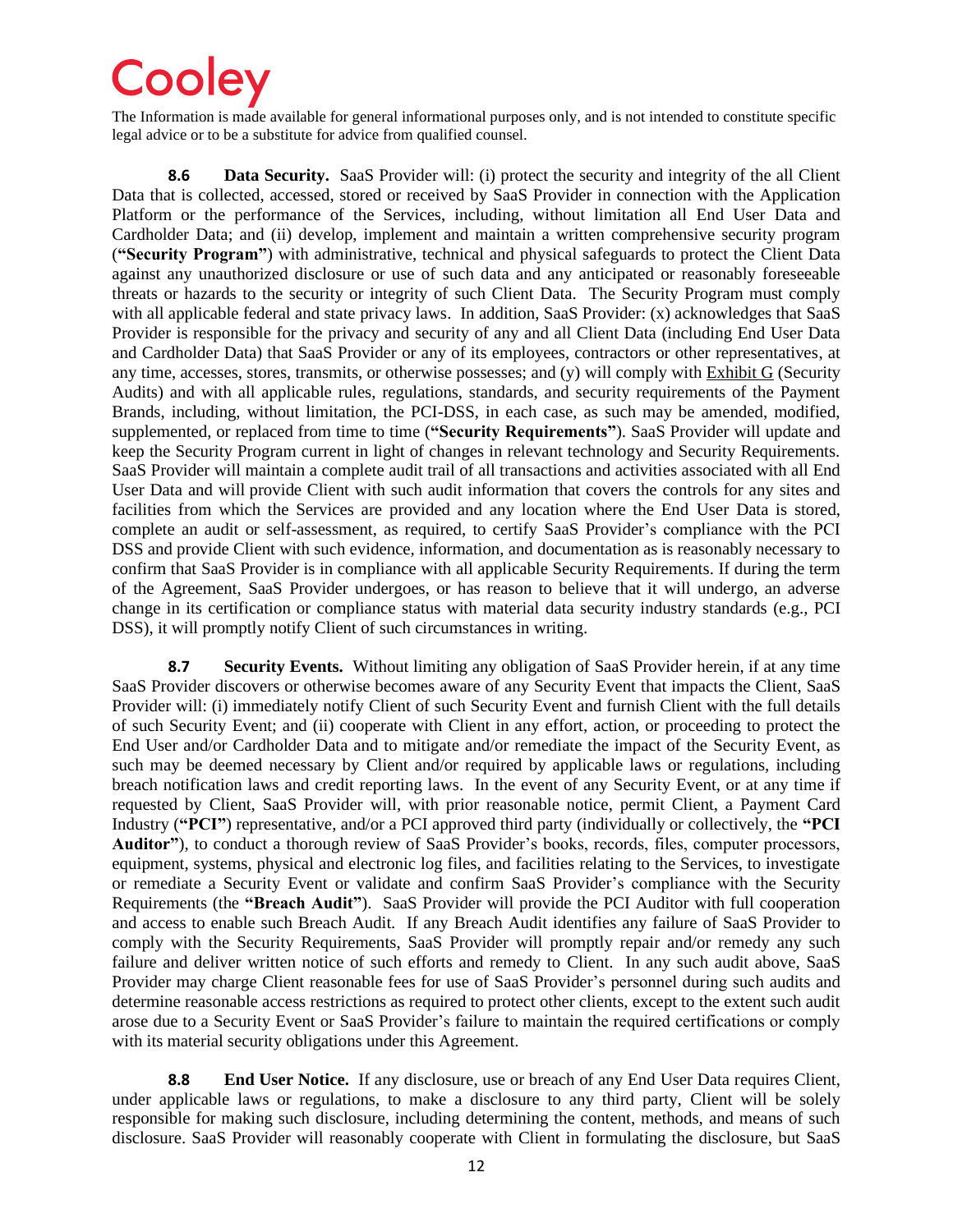The Information is made available for general informational purposes only, and is not intended to constitute specific legal advice or to be a substitute for advice from qualified counsel.

Provider will not make any such disclosure at its own initiative without Client's prior consent. To the extent the breach is caused by or related to a breach of the Agreement by SaaS Provider (or its employees, contractors, service providers, representatives, or advisors), SaaS Provider will pay all reasonable costs and expenses of: (i) such disclosures and notification (including any legal or forensic expenses, fulfillment service expenses, or call center expense relating to the breach), and (ii) any applicable monitoring and reporting on the impacted individuals' credit records or the restoration of the impacted individuals' credit or identity.

**9. PUBLICITY.** All media releases, public announcements and public disclosures by either Party relating to this Agreement or the subject matter of this Agreement, or using the other Party's name or trademarks, service marks or logos, including promotional or marketing material, but not including announcements intended solely for internal distribution or disclosures to the extent required to meet legal or regulatory requirements beyond the reasonable control of the Disclosing Party, will be coordinated with and approved by the other Party prior to release, which such Party may withhold in its sole discretion. SaaS Provider will ensure that any approved publicity materials referring to Client remain current and accurate, and Client reserves the right to withdraw a previously granted approval and SaaS Provider will cease use of Client's name pending SaaS Provider's correction of any inaccurate materials.

#### **10. INDEMNIFICATION.**

**10.1 Indemnification.** SaaS Provider will defend, indemnify and hold Client and its successors, parents, subsidiaries, Affiliates, officers, directors, employees, users, and attorneys harmless from and against any and all losses, damages, costs, judgments, liabilities, and expenses (including reasonable attorneys' fees court costs, and disbursements and costs of investigation, litigation, settlement, judgment, interest, fines and penalties) (collectively, **"Losses"**) arising out of or relating to: (i) any Security Event, (ii) any failure by SaaS Provider to comply with Section 8 (Confidentiality and Data Security), including any Security Requirement; or (iii) any third party claims, demands, or proceedings (a **"Claim"**) asserting that the Application Platform, Services, or the use thereof (as permitted under this Agreement) infringes or misappropriates any third party's Intellectual Property Rights.

**10.2 Procedure.** Client will give SaaS Provider prompt written notice of all Claims for which indemnity is sought hereunder and will provide SaaS Provider with: (a) all related documentation in Client's possession or control relating to such Claims; and (b) reasonable assistance to SaaS Provider in the defense of such Claims. SaaS Provider will control, at SaaS Provider's sole cost and expense, the defense or settlement of all such Claims and will keep Client apprised of the status of all such Claims. Client will have the right, but not the obligation, to participate in the defense of all such Claims with counsel of Client's choice at Client's sole cost and expense. If any settlement requires any action or admission by Client, then the settlement will require Client's prior written consent. Failure by Client to provide prompt notice of a claim or to provide such control, authority, information or assistance will not relieve SaaS Provider of its obligations under this section, except to the extent that SaaS Provider is materially prejudiced by such failure.

**10.3 Limitations.** SaaS Provider will not have any liability or indemnification obligations to Client under Section 10.1(a)(iii) of this Agreement to the extent that any Losses arise directly as a result of: (a) use of a Application Platform or Services by Client or any third party in combination with equipment, materials, products or software not authorized by SaaS Provider where the Application Platform or Services alone would not be infringing; or (b) compliance with designs, plans, or instructions provided to SaaS Provider by Client.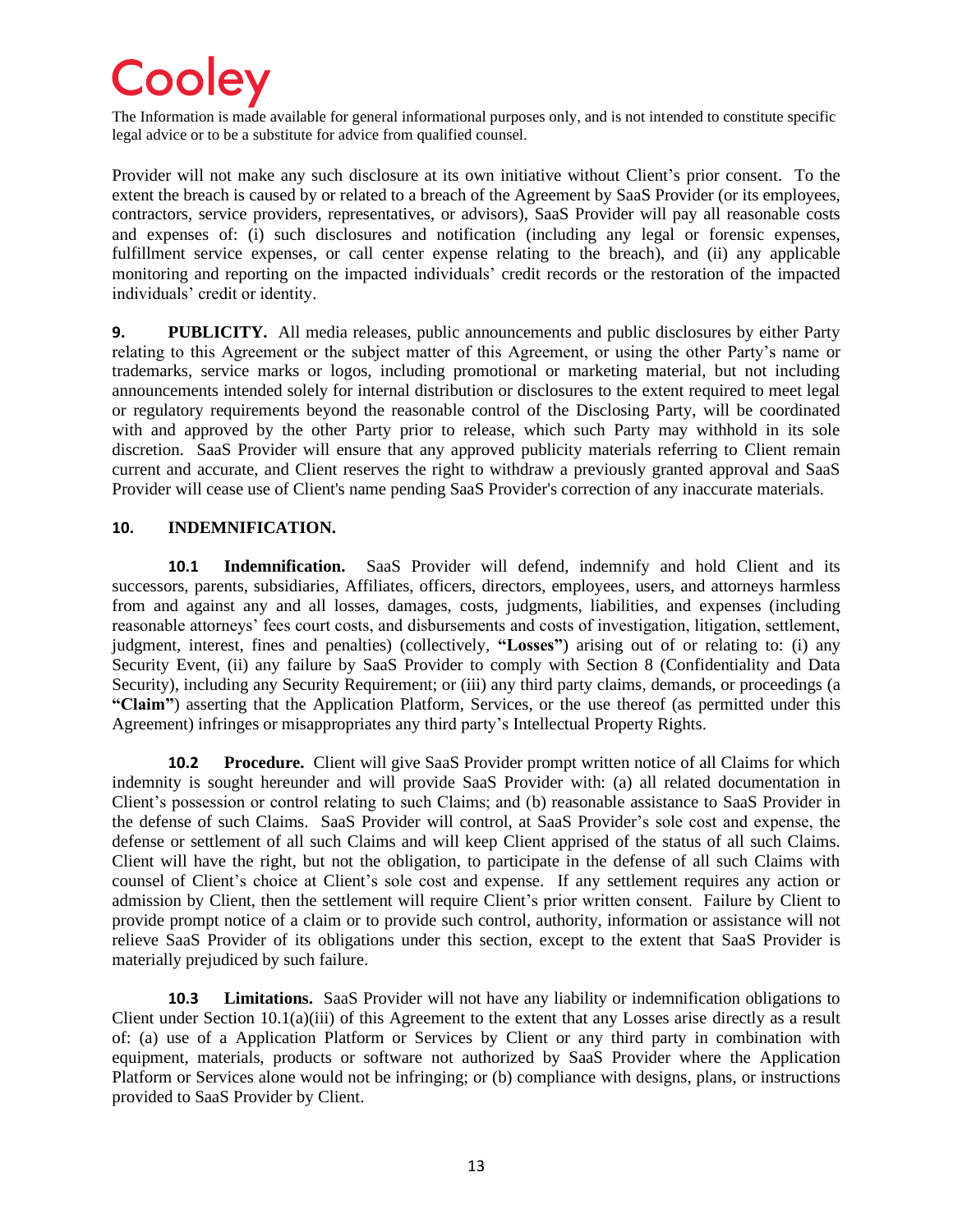The Information is made available for general informational purposes only, and is not intended to constitute specific legal advice or to be a substitute for advice from qualified counsel.

**10.4 License, Replacement or Refund.** If the Application Platform or Services becomes the subject of a Claim as set forth in Section 10.1(a)(iii) above or if SaaS Provider believes that the Application Platform or Services is likely to become the subject of a Claim, SaaS Provider may, at its sole discretion and expense: (i) obtain a license from such third party for the benefit of Client; (ii) replace or modify the Application Platform or Services (**"Replacement"**) so it is no longer the subject of a Claim so long as such Replacement performs substantially the same functions as the Application Platform or Services at issue; or (iii) if neither of the foregoing is commercially feasible, terminate this Agreement and refund all Charges for Implementation Services and any pre-paid SaaS Charges or Professional Services Charges (as applicable).<sup>15</sup>

#### **11. LIMITATION OF LIABILITY.**

**11.1** EXCEPT AS OTHERWISE PROVIDED IN SECTION 11.3, IN NO EVENT WILL EITHER PARTY'S TOTAL AGGREGATE LIABILITY ARISING OUT OF OR RELATING TO THIS AGREEMENT (INCLUDING, BUT NOT LIMITED TO, CLAIMS FOR NEGLIGENCE, STRICT LIABILITY, BREACH OF CONTRACT, MISREPRESENTATION, INFRINGEMENT OR OTHER CONTRACT OR TORT CLAIMS) EXCEED THE TOTAL CHARGRES PAID BY CLIENT TO SAAS PROVIDER DURING THE MOST RECENT 12 MONTH PERIOD PRIOR TO THE LAST EVENT GIVING RISE TO LIABILITY.

**11.2** EXCEPT AS OTHERWISE PROVIDED IN SECTION 11.3, IN NO EVENT WILL EITHER PARTY BE LIABLE FOR INDIRECT, SPECIAL, PUNITIVE, INCIDENTAL, OR CONSEQUENTIAL DAMAGES ARISING OUT OF THIS AGREEMENT EVEN IF INFORMED OF THE POSSIBILITY THEREOF IN ADVANCE.

**11.3** THE PARTIES EACH ACKNOWLEDGE AND AGREE THAT THE LIMITATIONS OF LIABILITY SET FORTH IN THIS SECTION 11 (LIMITATION OF LIABILITY) WILL NOT APPLY TO ANY LOSSES AS THE RESULT OF: (A) A SECURITY EVENT OR SAAS PROVIDER'S FAILURE TO COMPLY WITH SECTION 8 (CONFIDENTIALITY AND DATA SECURITY), INCLUDING ANY SECURITY REQUIREMENTS; (B) INDEMNIFICATION OBLIGATIONS HEREUNDER; (C) A WILLFUL REFUSAL BY SAAS PROVIDER TO PROVIDE TERMINATION ASSISTANCE SERVICES AS REQUIRED HEREUNDER; (D) FRAUD, WILLFUL MISCONDUCT OR GROSS NEGLIGENCE; OR (E) SERVICE LEVEL CREDITS. 16

**11.4** Except as otherwise expressly provided herein, all rights and remedies of the Parties are separate and cumulative. The waiver or failure of either Party to exercise in any respect any right or remedy provided herein will not be deemed a waiver of any further right or remedy hereunder.

#### **12. REPRESENTATIONS AND WARRANTIES.**

**12.1** SaaS Provider represents and warrants to Client that:

<sup>&</sup>lt;sup>15</sup> Each party may want to consider this provision carefully. If the platform is mission-critical, the customer may want to require a minimum wind-down period. Customer also may want to require some minimum duration on the provider's efforts to secure a license.

<sup>&</sup>lt;sup>16</sup> These carve-outs are fairly customer-favorable. The provider may request that, for any professional services, the sole remedy be re-performance. The provider also may want to limit its exposure under some of these categories, e.g., by specifying that for security breaches liability is uncapped only as a direct result of the failure to adhere to agreed security procedures.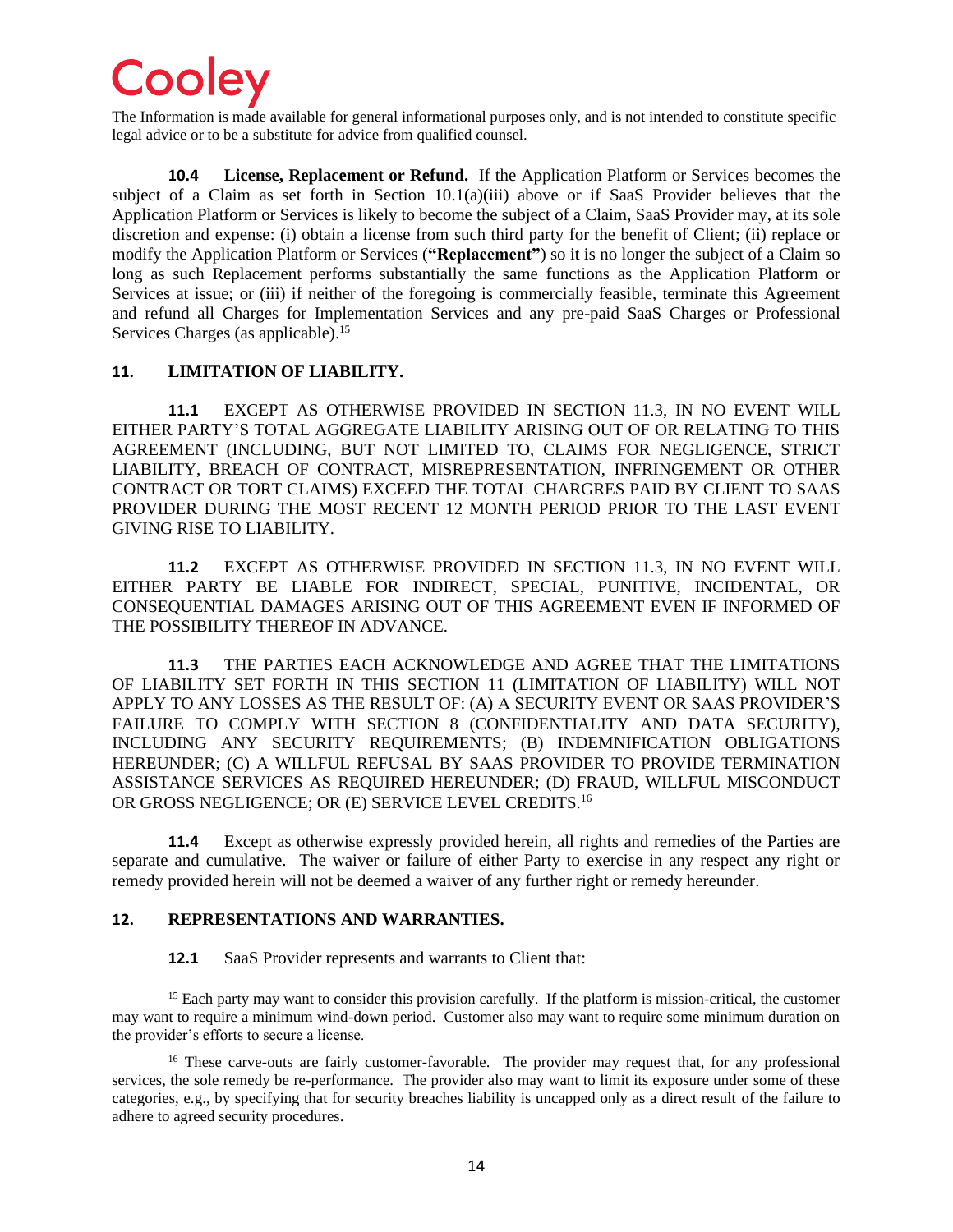The Information is made available for general informational purposes only, and is not intended to constitute specific legal advice or to be a substitute for advice from qualified counsel.

**(a)** SaaS Provider is the owner of or licensee of all rights necessary and appropriate to perform the Services and grant the rights hereunder to the Application Platform and other Deliverables;

**(b)** SaaS Provider has the power and authority to enter into this Agreement;

**(c)** the Services will be performed in a timely, professional and workman-like manner in accordance with industry standards, and with a degree of care, skill and expertise as is required for the provision of services of a similar nature;

**(d)** the Application Platform and SaaS Services will be provided and perform in all material respects<sup>17</sup> the functions and features described in the then current Documentation and as otherwise required under the applicable Order or SOW; SaaS Provider will promptly repair or replace any non-conformity associated with the Application Platform or SaaS Service so that each are in compliance with the Documentation and this Agreement;

**(e)** SaaS Provider will not violate any law or regulation or any agreements with any third party as a result of performing its obligations under this Agreement;

**(f)** there are neither pending nor threatened, nor to the best of SaaS Provider's knowledge, contemplated, any suits, proceedings, actions, or claims which would materially effect or limit the rights granted to Client under this Agreement;

**(g)** prior to making available the Service or Application Platform (including any updates, upgrades, or enhancements) to Client or its Affiliates, SaaS Provider will use commercially reasonable efforts to detect and screen out any Virus or malicious code through the use of one or more current virus and malware detection programs. For purposes of this Agreement, **"Virus"** means a set of computer instructions which are self-replicating or self-propagating and whose purpose or effect is to contaminate software, consume computer resources, or modify, destroy, record or transmit data or programming without the intent or permission of the user, including, without limitation, Trojan horses, worms or like destructive code; and

**(h)** the Documentation will be sufficient to allow a user qualified in the subject matter of the application to use the Application Platform or Services.

**(i)** EXCEPT AS EXPRESSLY SET FORTH IN THIS AGREEMENT, NEITHER PARTY MAKES ANY REPRESENTATIONS OR WARRANTIES WHATSOEVER, WHETHER ORAL OR WRITTEN, EXPRESS OR IMPLIED, INCLUDING, WIHTOUT LIMITATION AND AS PERMITTED BY LAW, WARRANTIES AS TO SATSIFACTORY QUALITY, MERCHANTABILITY, ACCURACY OF RESULTS, FITNESS FOR A PARTICULAR PURPOSE OR NON-INFRINGEMENT, ALL OF WHICH ARE EXPRESSLY DISCLAIMED. SAAS PROVIDER DOES NOT WARRANT THAT THE APPLICATION PLATFORM OR THE SERVICES WILL BE COMPLETELY ERROR FREE OR THAT THE USE OF THE APPLICATION PLATFORM WILL BE UNINTERRUPTED OR PROBLEM OR ERROR-FREE.

**13. PLATFORM MODIFICATIONS.** SaaS Provider will provide Client with thirty (30) days prior written notice prior to rolling out any substantive modifications to the Application Platform or Services

<sup>&</sup>lt;sup>17</sup> This is a functional representation. The provider may prefer to delete any functional representation, and simply point to the SLA.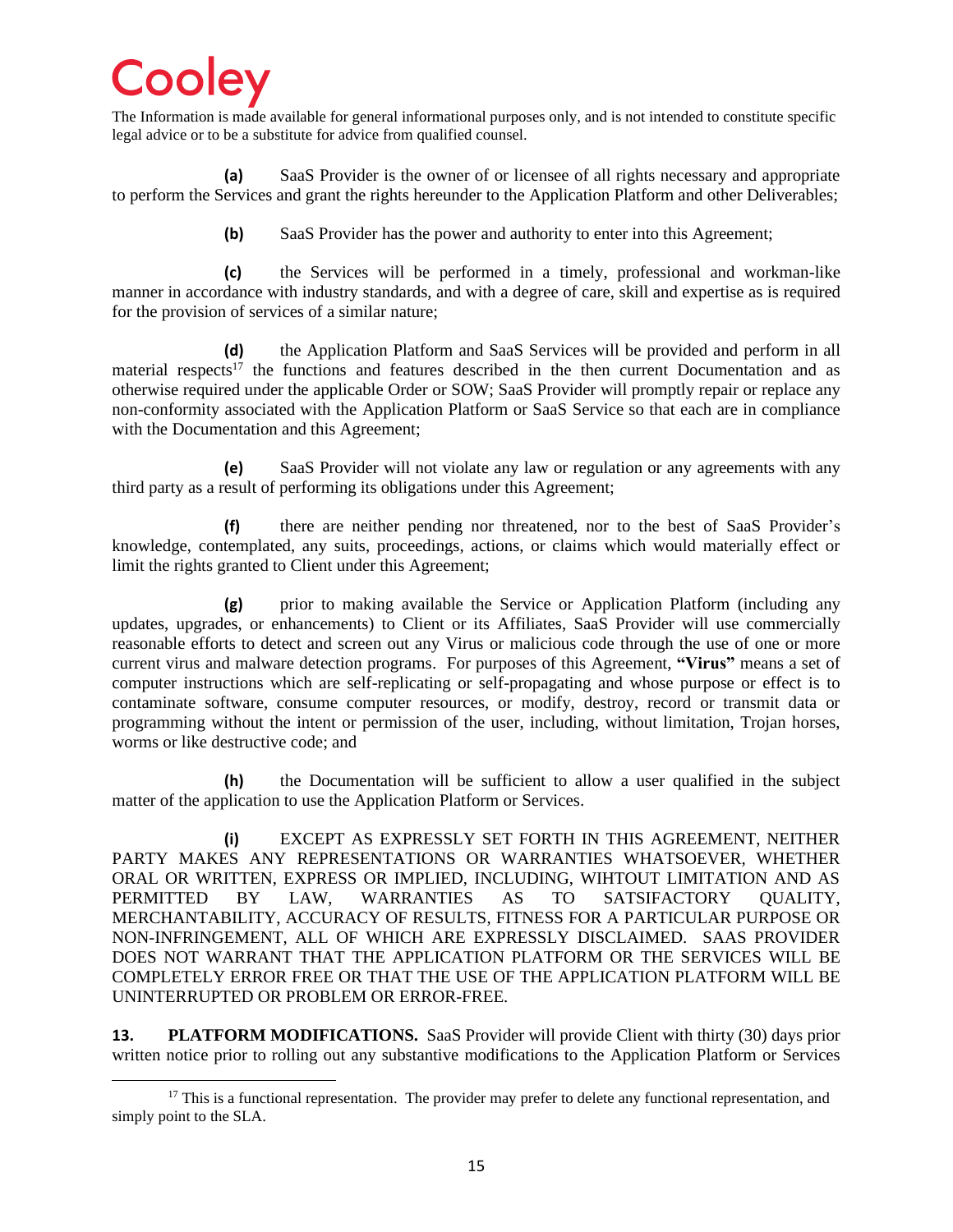The Information is made available for general informational purposes only, and is not intended to constitute specific legal advice or to be a substitute for advice from qualified counsel.

and such modification will not reduce or materially diminish the functionality of the Application Platform or Services.

**14. EXCUSABLE DELAY.** Neither Party will be liable to the other for any loss, damage, delay or breach in performing any obligations hereunder to the extent resulting from any cause or event beyond the control of the Party being released hereby, including acts of God, telecommunication or power suppliers, and acts or omissions of civil or military authorities, but only to the extent such Party being released did not contribute to and could not have reasonably prevented or mitigated the impact thereof (e.g., through redundancies and work-arounds which, in the case of SaaS Provider, include execution of the Disaster Recovery Plan and redundant Data Centers). Nothing herein releases SaaS Provider from performing its disaster recovery and business continuity obligations or being responsible for its contractors or subcontractors. SaaS Provider further agrees that (i) to the extent that any force majeure event prevents or hinders the use of the Services or Application Platform for more than five (5) consecutive days or ten (10) days in any calendar year, then Client may terminate and receive a refund of any pre-paid Charges and fifty percent (50%) of the Implementation Service Charges (less a reasonable allowance for straight-line amortization over a three (3) year period from first productive use), and (ii) no Charges will apply during any period in which the Services are not provided or the Application Platform is not available for use due to force majeure. The Party seeking to be released under this Section will as soon as practicable notify the other Party of the force majeure event.

**15. INSURANCE.** SaaS Provider will maintain, for the Term, the insurance described below.

**15.1 SaaS Provider's Insurance.** SaaS Provider must maintain at its sole cost and expense, the minimum valid, effective and collectible insurance of the following types and minimum coverage amounts:

**(a)** Workers' Compensation. Workers' compensation or qualified self-insurance in compliance with the requirements of each state in which the Services are to be performed.

**(b)** Employers' Liability. Employers' liability insurance with a limit of not less than \$1 million for bodily injury by accident, \$1 million for bodily injury by disease, and \$1 million for policy limits.

**(c)** Commercial General Liability. Commercial general liability insurance providing coverage on an occurrence form basis and including coverage for bodily injury, property damage, blanket contractual liability (including coverage for SaaS Provider's indemnification obligations under this Agreement), products liability and completed operations. The insurance must have limits of not less than \$1 million each occurrence for bodily injury and property damage and personal and advertising injury, \$2 million annual general aggregate, and \$1 million products and completed operations annual aggregate. SaaS Provider's Commercial General Liability policy or policies will provide that the insurance company has the duty to defend all insureds under the policy.

**(d)** Auto Liability. Auto Liability insurance with a limit of liability of not less than \$1 million for any one accident or loss for bodily injury and property damage and affording coverage for Owned, Hired, Rented and Non-Owned vehicles.

**(e)** Employee Dishonesty. Employee Dishonesty coverage of \$1 million endorsed to include coverage for loss arising out of or through the use of a computer system.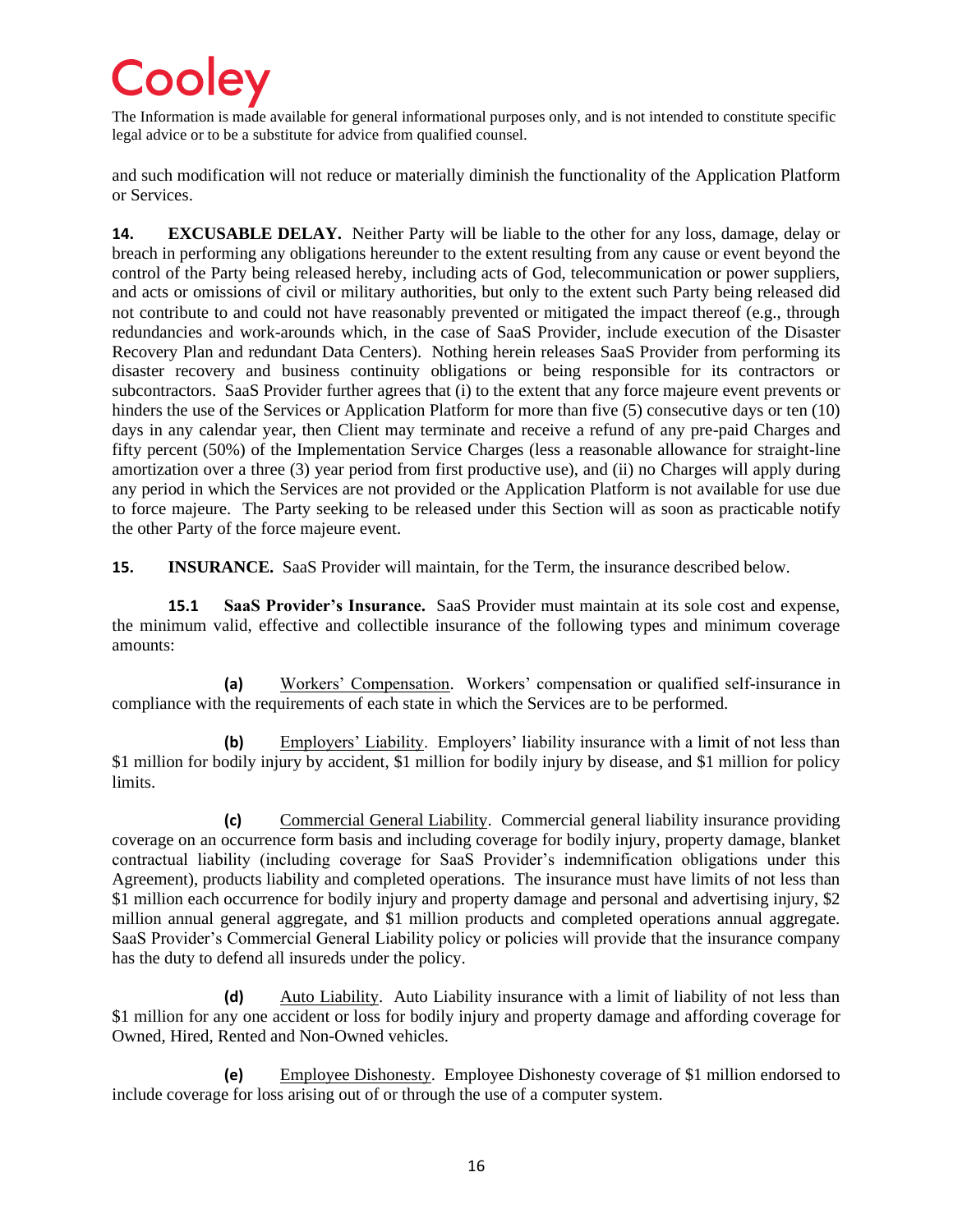The Information is made available for general informational purposes only, and is not intended to constitute specific legal advice or to be a substitute for advice from qualified counsel.

**(f)** Professional Liability. Professional Liability coverage with a limit of liability of not less than \$5 million for financial loss due to error, omission, or negligence of SaaS Provider and its employees.

**(g)** Cyber Security. Cyber security and privacy liability coverage of at least \$1 million or evidence of expanded coverage for actual or alleged privacy breaches, confidentiality breaches, security breaches, and on-line media activity (including any claim made for an alleged online media activity resulting in a media hazard) within Service Provider's general liability or professional liability policies.

Where applicable, Umbrella or Excess liability insurance policies may be used to provide the limits required under this Agreement. None of the foregoing requirements as to the type and limits of insurance to be maintained by SaaS Provider is intended to, and such requirements should not be construed to, limit in any manner SaaS Provider's obligations under this Agreement.

**15.2 Insurance Requirements.** All insurance policies must be primary and non-contributing and must be issued by companies licensed in the state where the Services are to be performed who hold a current Policy Holder Alphabetic Category Rating of not less than "A-" and Financial Size Category Rating of not less than "VII" according to the latest edition of A.M. Best's Key Rating Guide. Any other insurance carried by Client, which may be applicable, will be deemed to be excess insurance and SaaS Provider's insurance must contain a provision that it is deemed primary and non-contributing with any insurance carried by Client. Each insurance policy required of SaaS Provider must contain a crossliability or separation of insureds provision that provides that the insurance applies separately to each insured against whom a claim is filed and that the policies do not exclude coverage for claims or suits by one insured against the other. SaaS Provider's insurance may be provided on the basis of primary and umbrella/excess coverage as long as the primary coverage is a minimum of \$1 million and the umbrella/excess coverage is at least as broad as the coverage under the primary policy, including the coverage for all additional insureds. It is the intent of the Parties to have SaaS Provider's, and not Client's, insurance cover claims brought against either Party that arise out of or are related SaaS Provider's performance under this Agreement.

**15.3 Additional Insured.<sup>18</sup>** All of SaaS Provider's insurance must not be terminated, permitted to expire, subject to non-renewal, or materially altered, except on 30 days' prior written notice to Client. Such insurance must be maintained with deductible amounts, with insurers, and with forms that are acceptable to Client and must name Client as an additional insured, with coverage provided such additional insured as broad as provided to the named insured; provided, however, that the foregoing will not apply with respect to the Workers' Compensation or Employer's Liability Insurance. Prior to execution of this Agreement SaaS Provider must furnish certificates of insurance to Client evidencing all the insurance required above. SaaS Provider will not cancel or materially alter insurance coverage without providing thirty (30) days prior written notice to Client. Notwithstanding anything else, if SaaS Provider fails to promptly provide Client with any such certificates, Client may terminate this Agreement immediately upon notice to SaaS Provider.

**15.4 Subrogation.** SaaS Provider hereby waives all rights of recovery against Client on account of loss or damage occasioned to SaaS Provider or others under SaaS Provider 's control or for whom it is responsible to the extent such loss or damage is insured against under any of SaaS Provider 's

<sup>&</sup>lt;sup>18</sup> Being named as an additional insured (in addition to the covenant for the vendor to maintain insurance) is normally reserved for larger transactions. The provider may resist having its policies diluted for small accounts.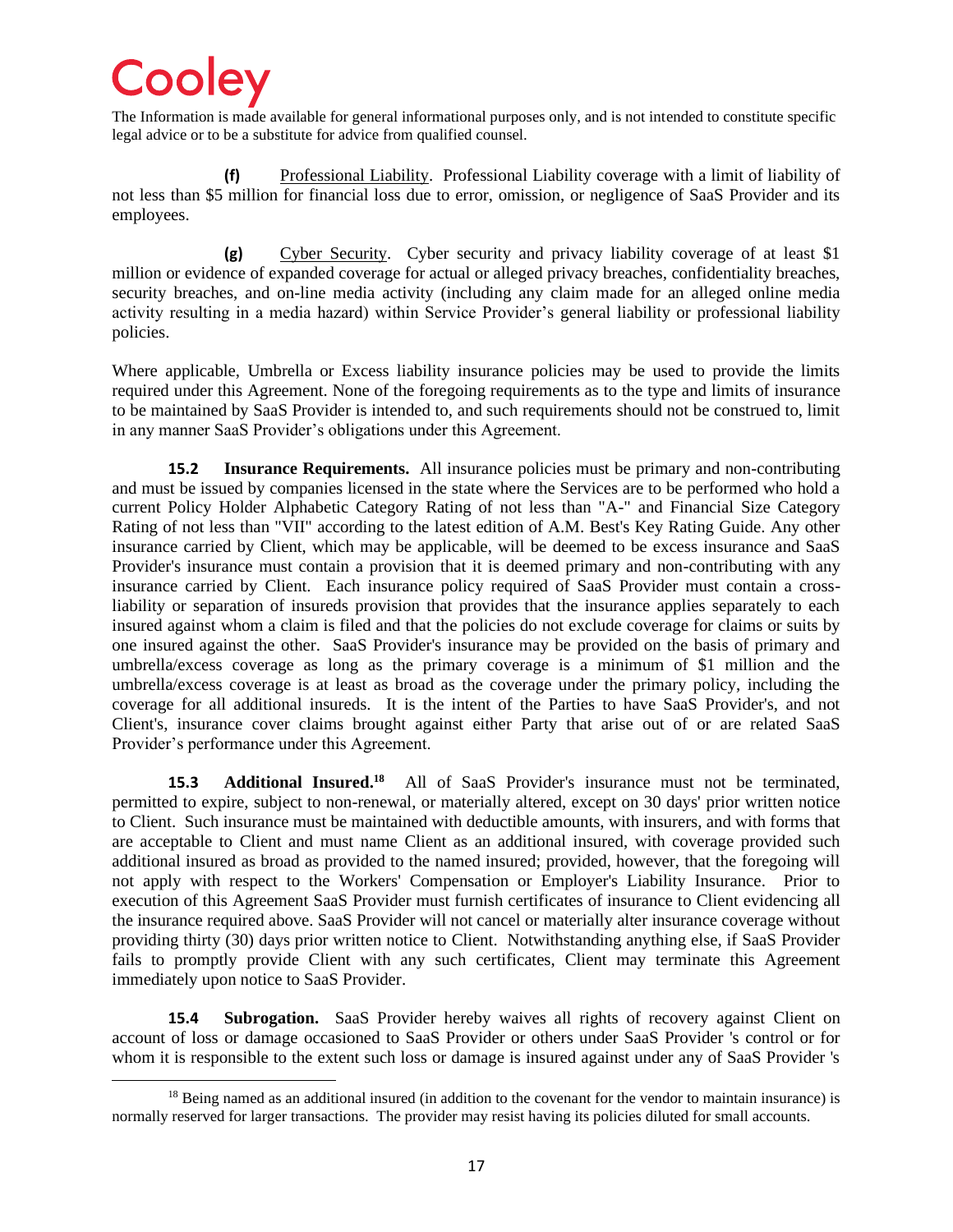The Information is made available for general informational purposes only, and is not intended to constitute specific legal advice or to be a substitute for advice from qualified counsel.

insurance policies which may be in force at the time of the loss or damage or would have been insured against if SaaS Provider had complied with its obligations under this Article.

**15.5 Cooperation.** SaaS Provider agrees to reasonably assist and cooperate with Client with regard to the adjustment of all claims arising out of the performance of the Services and to reasonably cooperate with Client and any insurance companies in litigation or other disputes relating to such claims.

#### **16. GENERAL.**

**16.1 Waiver.** Any waiver or failure to enforce any provision of this Agreement on one occasion will not be deemed a waiver of any other provision or of such provision on any other occasion.

**16.2 Assignment.** This Agreement will be binding on the Parties hereto and their respective successors and assigns. Neither Party may, or will have the power to, assign this Agreement without the prior written consent of the other Party, except that Client may assign its rights and obligations under this Agreement, in whole or in part, to any then-existing Affiliate of Client or in the event of any merger, sale of all or substantially all of Client's assets, or other similar transaction; provided that in no event will such assignment relieve Client of its obligations under this Agreement. Subject to and except as set forth in the foregoing, any assignment by operation of law, by order of any court, or pursuant to any plan of merger, consolidation or liquidation, and any change of control of a Party will be deemed an assignment for which prior consent is required, and any assignment made without any such consent will be void and of no effect.<sup>19</sup>

**16.3 Subcontracting.** SaaS Provider will not subcontract any of its obligations under this Agreement without the prior written consent of Client, which consent Client may grant or withhold in its sole discretion. As of the Effective Date, Client grants SaaS Provider the right to subcontract to <sup>20</sup> [\_\_\_\_\_\_\_\_]*.* SaaS Provider will be fully responsible for the performance, acts, and omissions of any permitted subcontractor. SaaS Provider must include in its subcontracts flow-down provisions as necessary to fulfill its obligations under this Agreement, including those pertaining to confidentiality, security, intellectual property, and audits.

**16.4 Direction and Control.** SaaS Provider's personnel, whether employees, independent contractors or subcontractors, performing Services will at all times be under SaaS Provider's exclusive direction and control and will not be deemed employees of Client. SaaS Provider will be responsible for payment of its independent contractors, subcontractors and its employees' entire compensation and benefits, as applicable, including employment taxes, worker's compensation, unemployment compensation and any similar taxes associated with employment or their relationship. Client and SaaS Provider agree that neither Party will be an employee, agent, partner or joint venturer of or with the other. SaaS Provider, in furnishing the Services, is acting as Client's independent contractor. SaaS Provider will be fully responsible for the acts and omissions of its employees, contractors, subcontractors, and other delegates as if they were performed by SaaS Provider. Neither Party has any authority to represent, contract, or commit the other in any matters, except as expressly authorized in this Agreement.

<sup>&</sup>lt;sup>19</sup> Generally each party would want the right to assign in a change of control event. The provider will not want to risk losing a long-term account simply because it is acquired (for example).

<sup>&</sup>lt;sup>20</sup> Pre-approved subcontractors should be included.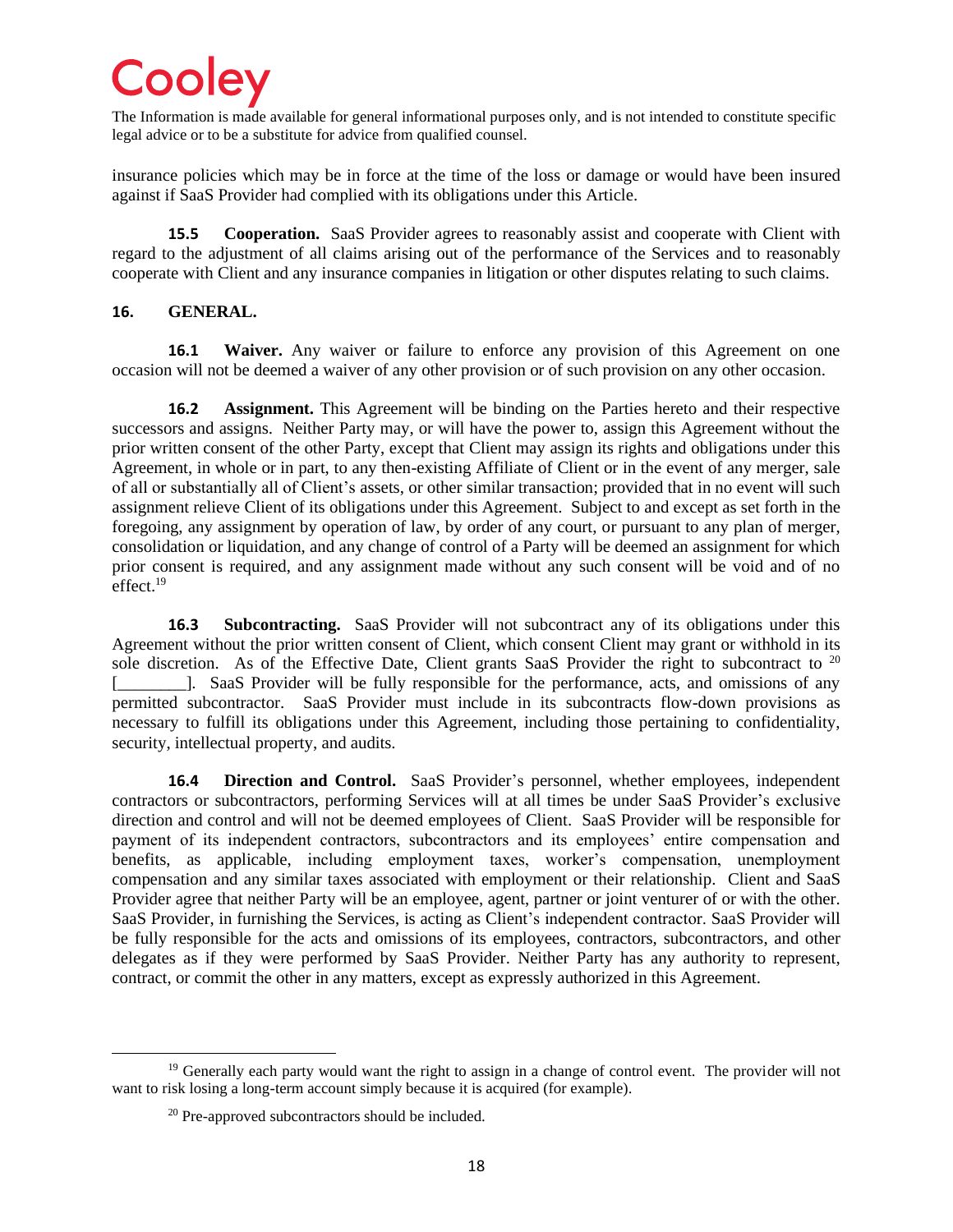The Information is made available for general informational purposes only, and is not intended to constitute specific legal advice or to be a substitute for advice from qualified counsel.

**16.5 Export.** The Parties will not export, directly or indirectly, any technical data acquired from the other Party pursuant to this Agreement (including the Platform Application) to any country for which the U.S. Government or any agency thereof at the time of export requires an export license or other government approval without first obtaining such license or approval.

**16.6 Governing Law.** This Agreement is governed by and construed in all respects in accordance with the laws of the State of California, U.S.A. other than such laws, rules, regulations, statutes, and case law that would result in the application of the laws of a State other than California (without regard to conflicts of laws principles), excluding the United Nations Convention on Contracts for the International Sale of Goods.

#### **16.7 Escalation.**

**(a)** Except as otherwise provided below, the following procedures will be followed in any and all legal controversies or disputes arising out of or related to this Agreement (**"Disputes"**), which the parties cannot informally resolve at an operational level. The aggrieved Party will notify the other Party in writing of the nature of the Dispute with reasonable specificity. Representatives for the respective Parties will meet (telephonically or in person) within fourteen (14) business days after the date of the written notification of the Dispute to seek to reach an agreement on the Dispute and corrective action(s) to be taken by the respective Parties. If the representatives are unable to agree on corrective action, senior managers of the Parties having authority to resolve the Dispute (**"Management"**) will meet or otherwise act to facilitate an agreement within fourteen (14) business days after the date of the written report from the representatives. If Management cannot resolve the Dispute or agree upon a written plan of corrective action within seven (7) days after their initial meeting, or if the agreed-upon completion dates in the written plan of corrective action are exceeded, either Party may exercise their individual rights under law or in equity. Except as otherwise specifically in this section, neither Party will initiate litigation unless and until this Dispute resolution procedure has been employed or waived. Each Party agrees that it will continue to meet its obligations under the terms and conditions of this Agreement, except to the extent otherwise provided in Section 7 (Term of Agreement and Default). Any and all time periods set forth above may be extended by mutual consent of the Parties. The content of any and all discussions, negotiations, agreements, and/or disclosures made during this Dispute resolution process set forth in this section will be Confidential Information and as such will not be released to the public, nor will it be admissible in any court proceeding that a party or the parties may initiate pursuant to this section.

**(b)** Notwithstanding anything to the contrary, nothing in this section will prevent or delay either Party from exercising its right to terminate in accordance with this Agreement and each Party is authorized to institute formal proceedings at any time to: (i) avoid the expiration of any applicable limitations period, (ii) obtain equitable relief, (iii) preserve a superior position with respect to other creditors, (iv) resolve a party's rights with respect to intellectual property, Confidential Information, or compliance, or (v) obtain injunctive relief.

**16.8 Venue.** Any claim, whether based on contract, tort or other legal theory (including, but not limited to, any claim of fraud or misrepresentation), arising out or relating to this Agreement or any Order or SOW, including its interpretation, performance, breach or termination, not resolved by good faith negotiations and escalation as specified above, will be brought only in the United States District Court for the Southern District of California or, if such court would not have jurisdiction over the matter, then only in the State courts located in San Diego County, California, and each of the Parties hereto submits itself to the exclusive jurisdiction and venue of such courts for the purpose of any such action.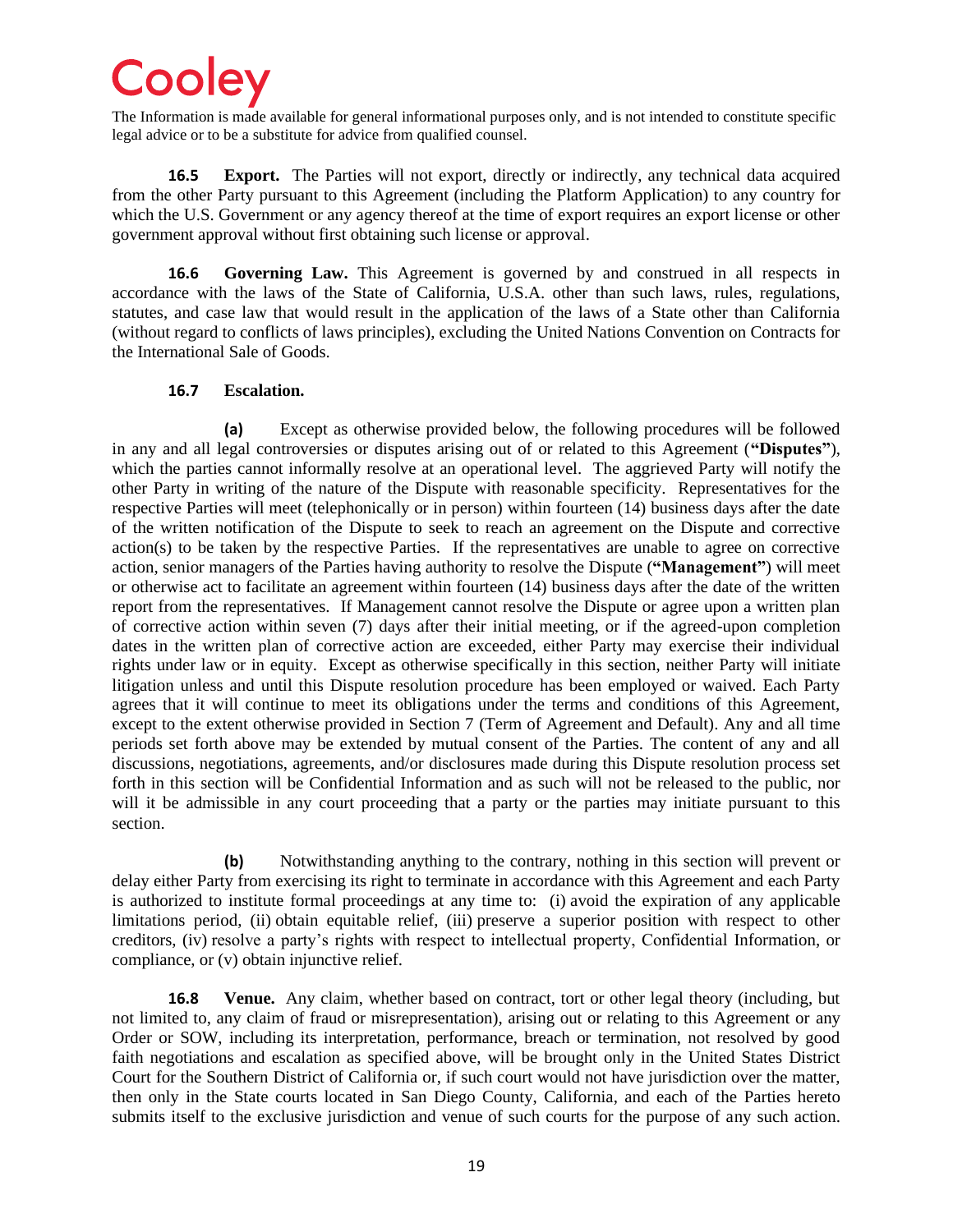The Information is made available for general informational purposes only, and is not intended to constitute specific legal advice or to be a substitute for advice from qualified counsel.

Service of process in any such action may be effected in the manner provided in Section [16.100](#page-19-0) (Notices) for delivery of notices.

**16.9 Interpretation.** If any provision of this Agreement is found to be unenforceable, such provision will be deemed to be deleted or narrowly construed to such extent as is necessary to make it enforceable, and this Agreement will otherwise remain in full force and effect.

<span id="page-19-0"></span>**16.10 Notices.** Except as provided in any express provision of this Agreement, any notice, request, approval, authorization, consent, demand or other communication required or permitted to be given or made pursuant to this Agreement will be in writing (except where oral notice is specifically authorized in this Agreement) and will be deemed given upon actual receipt (or independent confirmation thereof) of notice by registered or certified United States mail, return receipt requested, postage prepaid and addressed as follows:

| If to Client:        |  |
|----------------------|--|
|                      |  |
|                      |  |
| With a copy to:      |  |
|                      |  |
|                      |  |
| If to SaaS Provider: |  |
|                      |  |
|                      |  |

A Party may from time to time change its address or designee for notification purposes by giving the other prior written notice of the new address or designee and the date, at least twenty (20) days from the date of the notice, upon which it will become effective.

**16.11 Orders.** All Orders and SOWs are subject to and incorporate this Agreement, including its Exhibits. If there is a conflict between (i) an Order or SOW and (ii) these Terms and Conditions, these Terms and Conditions takes precedence, unless expressly provided otherwise. In addition, these Terms and Conditions take precedence over the Exhibits.

**16.12 Counterparts.** This Agreement may be executed in counterparts, including execution by facsimile, pdf or other electronic transmission, which, when taken together, will be deemed to constitute one and the same Agreement.

**16.13 Compliance with Laws and Regulations.** SaaS Provider will perform its obligations in a manner that complies with applicable federal, state, and local laws, regulations, ordinances and codes (including identifying and procuring required permits, certificates, approvals and inspections), including laws prohibiting discrimination on the basis of race, color, religion, age, sex, ancestry, medical condition, marital status, sexual orientation, veteran status, handicap, or national origin. If a charge occurs of noncompliance by SaaS Provider with any such laws, regulations, ordinances or codes, SaaS Provider will promptly notify Client of such charge in writing.

**16.14 Entire Agreement.** This Agreement (including its Orders, SOWs, and Exhibits) constitute the entire agreement between SaaS Provider and Client with respect to the subject matter of this Agreement, and may only be modified by a written amendment or addendum signed by both SaaS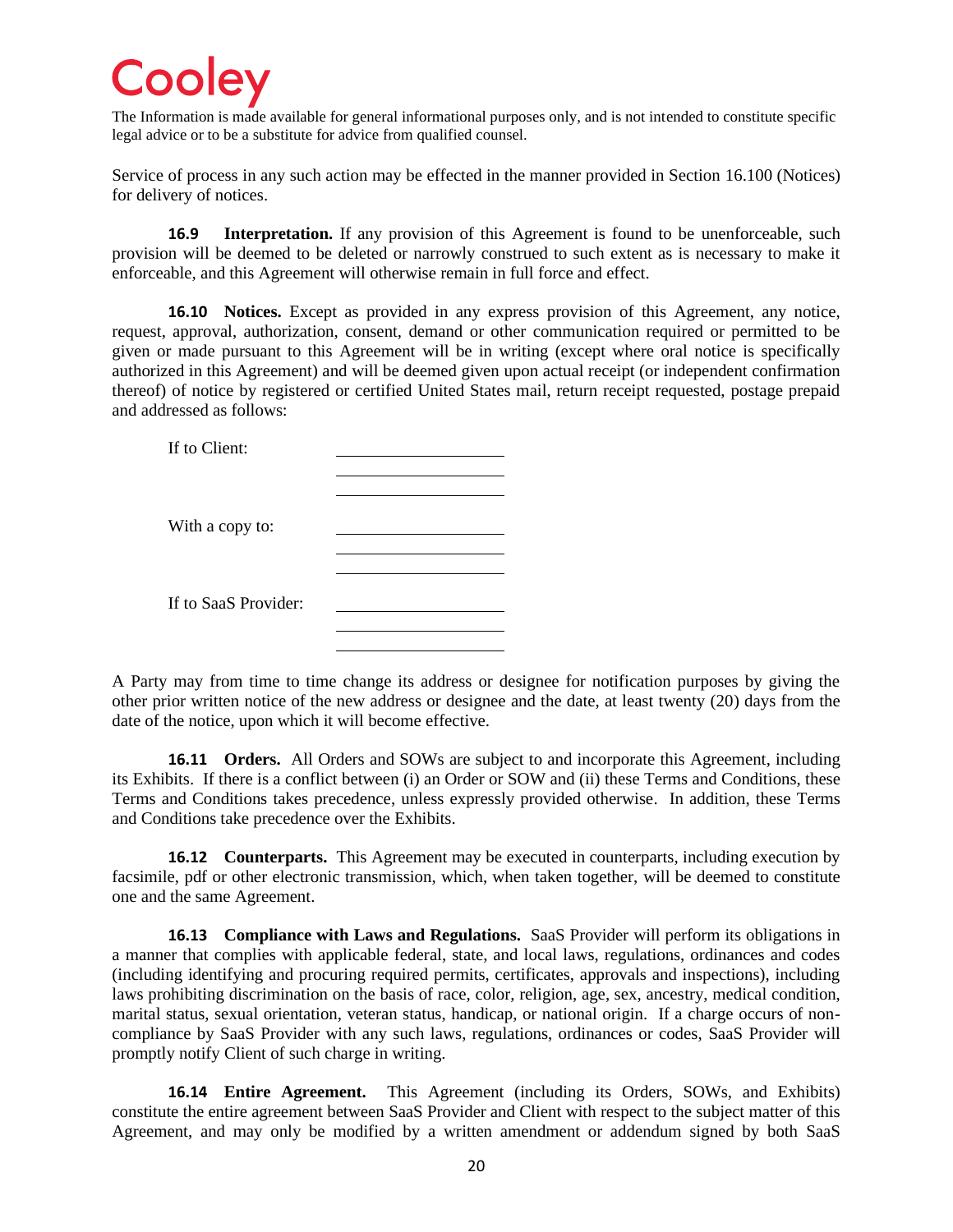The Information is made available for general informational purposes only, and is not intended to constitute specific legal advice or to be a substitute for advice from qualified counsel.

Provider and Client. No employee, agent, or other representative of either SaaS Provider or Client has authority to bind the other with regard to any statement, representation, warranty, or other expression unless it is specifically included within the express terms of this Agreement or a written addendum signed by both SaaS Provider and Client. All purchase orders, prior agreements, representations, statements, proposals, negotiations, understandings, and undertakings with respect to the subject matter of this Agreement are superseded by this Agreement.

IN WITNESS WHEREOF, the Parties have executed this Master Software-as-a-Service Agreement as of the date below.

#### **CLIENT SAAS PROVIDER**

| By:                                                                                                                                                                                                                                            | $\mathbf{By:}$                                                                                                                                                                                                                 |
|------------------------------------------------------------------------------------------------------------------------------------------------------------------------------------------------------------------------------------------------|--------------------------------------------------------------------------------------------------------------------------------------------------------------------------------------------------------------------------------|
|                                                                                                                                                                                                                                                | <u> 1989 - Johann Harry Harry Harry Harry Harry Harry Harry Harry Harry Harry Harry Harry Harry Harry Harry Harry</u>                                                                                                          |
| Name:                                                                                                                                                                                                                                          | Name: Name and the set of the set of the set of the set of the set of the set of the set of the set of the set of the set of the set of the set of the set of the set of the set of the set of the set of the set of the set o |
| Title:<br><u>and the state of the state of the state of the state of the state of the state of the state of the state of the state of the state of the state of the state of the state of the state of the state of the state of the state</u> | Title:                                                                                                                                                                                                                         |
| Date:                                                                                                                                                                                                                                          | Date:                                                                                                                                                                                                                          |
|                                                                                                                                                                                                                                                |                                                                                                                                                                                                                                |